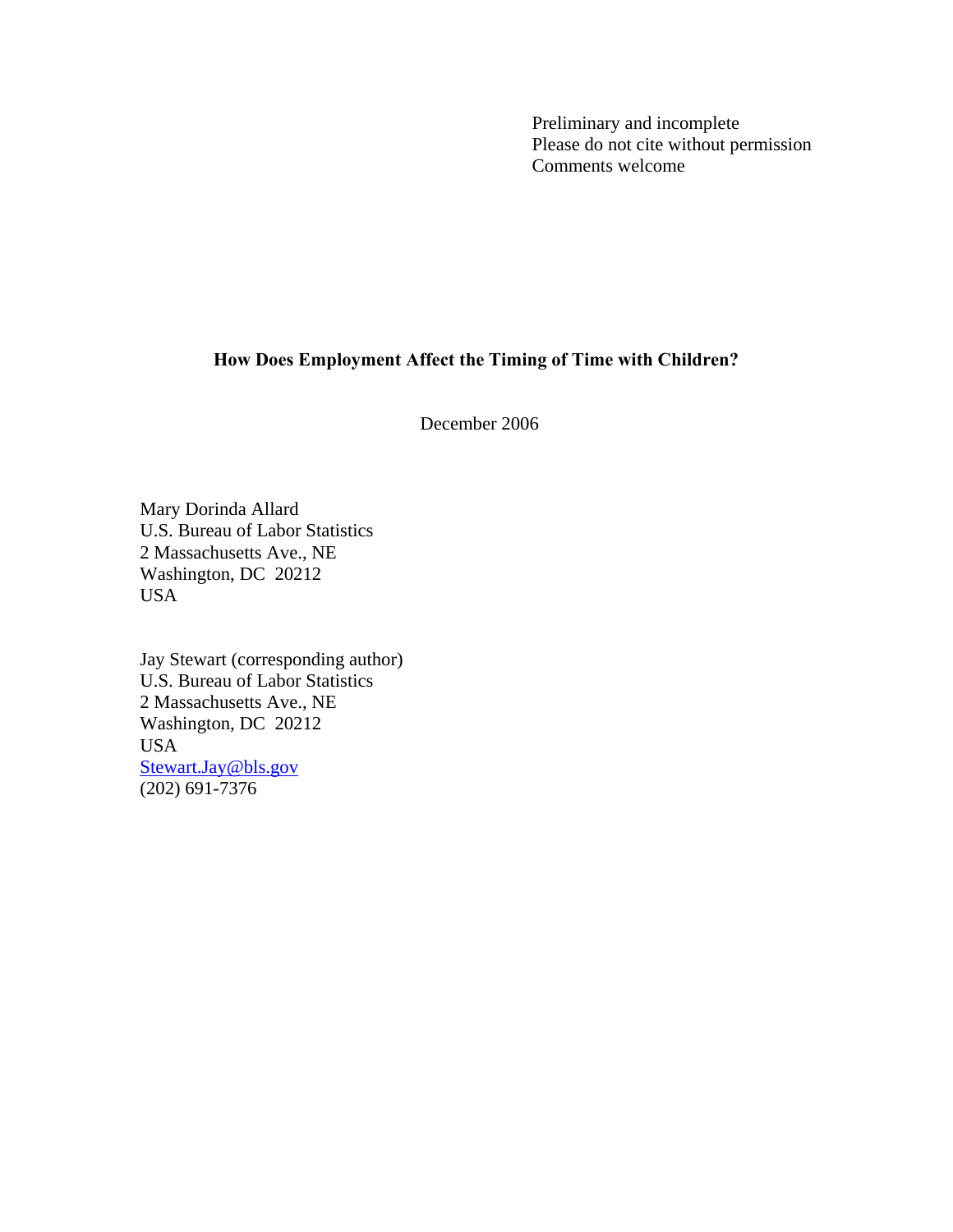#### **Abstract**

A large body of literature has examined the effect of parental employment- primarily maternal employment--on the amount of time spent with children and in childcare activities, and it is well documented that employed parents spend less time with their children than nonemployed parents. But not all time is equal. Time spent in childcare activities will be less beneficial for children and less enjoyable when parents or children are tired. Thus one would expect parents to engage in enriching childcare activities when it is the most productive--at times when both parents and children are rested and alert. If employment constrains when parents spend time with their children, then differences in the amount of time that employed and nonemployed parents spend in childcare underestimates the effect of employment on parents' quality-adjusted time with their children.

In this study, we examine whether employment results in parents shifting the time spent engaging in childcare activities to times that are less productive. We develop a simple model of timing that predicts that parents will spend more time with their children when it is most productive. We then use data from the American Time Use Survey to compare workdays to nonwork days, and find that employment significantly affects the timing of enriching childcare activities for both mothers and fathers who are employed full time. In particular, these parents shift enriching childcare activities into the evening hours. In contrast, part-time employment among mothers does not impose binding constraints on when mothers spent time with their children. Thus, part-time employment not only allows mothers to spend more time with their children compared to full-time employment, it also allows them to spend that time when it is the most productive.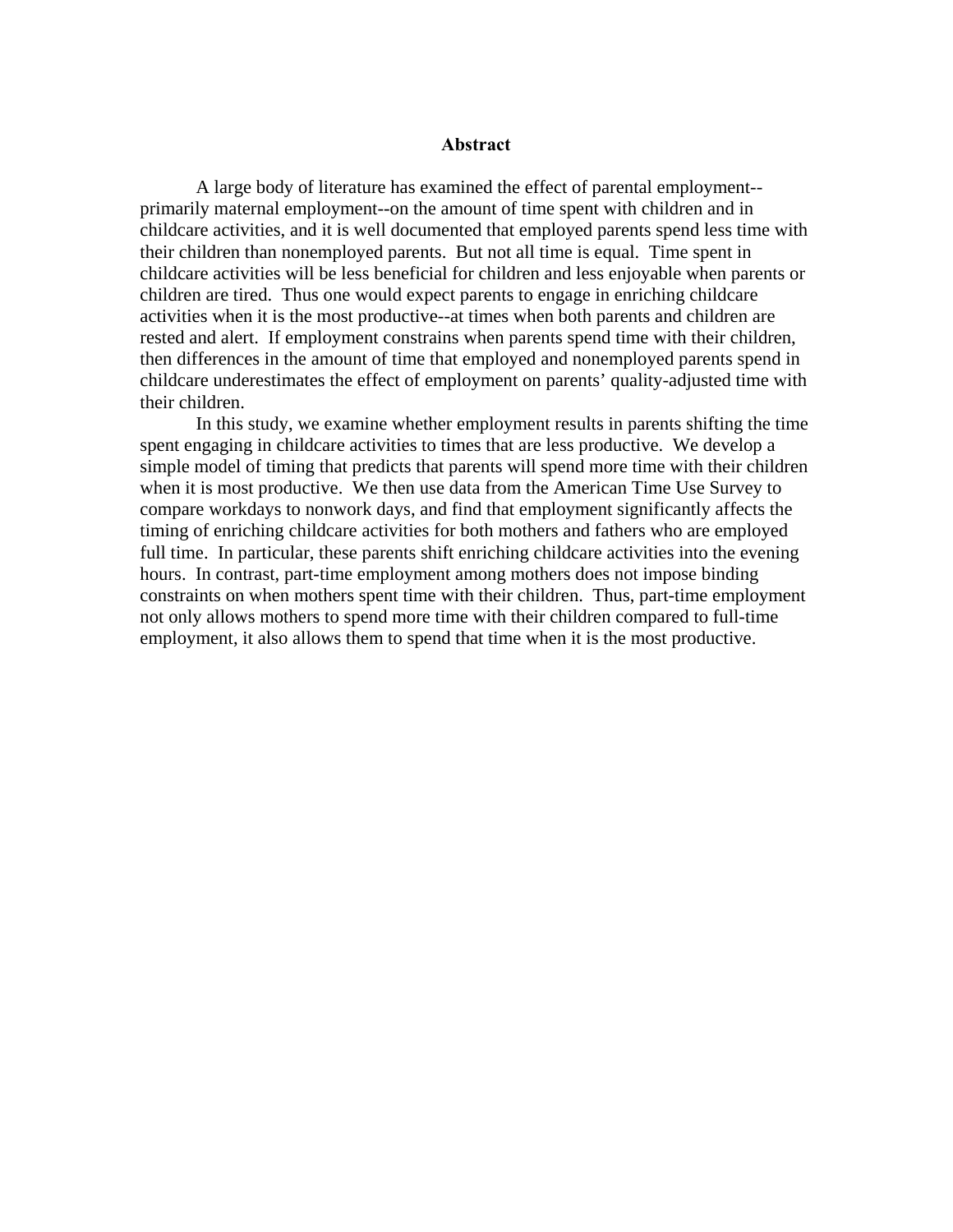#### **Introduction**

1

A large body of literature has examined the effect of maternal employment on the amount of time that mothers spend providing childcare. Employed mothers spend less time providing childcare as a primary activity, less time in childcare as a secondary activity, and less total time with children (Bianchi, Robinson, and Milkie 2006). They also read to their children less frequently (Bianchi 2006). However, maternal employment does not reduce time spent with children on an hour-for-hour basis because employed mothers find ways to spend time with their children by cutting back on the time spent in other activities as well. Employed mothers spend considerably less time doing housework and in leisure activities, and a little less time sleeping (Bianchi 2006). But there has been almost no research on when parents provide childcare.<sup>[1](#page-2-0)</sup>

Timing matters because not all time with children is equally valuable. Time spent in enriching childcare activities, such as reading to and playing with children, is likely to be less valuable to children and less satisfying for parents when parents or children are tired. If parental employment places binding constraints on when parents can spend time with their children, then the total effect of employment on parent-child interactions is understated by looking only at the amount of time spent in childcare activities because the time spent by employed parents is less "productive."

There is no research on what times of day are best for parent-child interactions [CHECK THIS]. However, it would stand to reason that these interactions will be least productive when children or parents are tired. A recent study by Kahneman, Krueger, Schkade, Schwarz, and Stone (2004) presents evidence that tiredness in adults has a U-shaped pattern by time of day. Tiredness falls throughout the morning, reaches a trough between 11:00AM and noon, and then

<span id="page-2-0"></span> $1$  Craig (2006) presents some evidence that employed mothers are less likely to spend time with their children in the morning and the afternoon.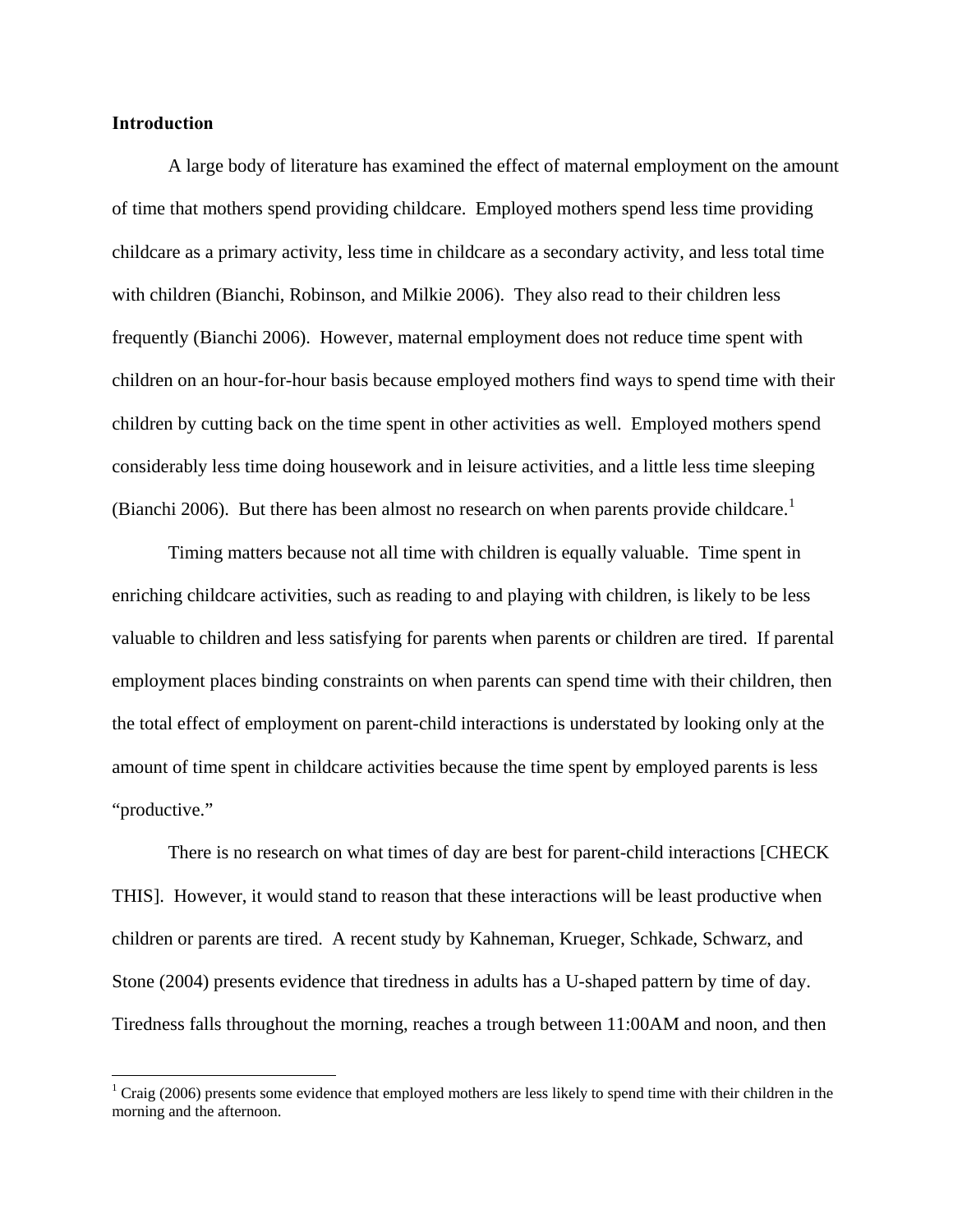increases for the rest of the day. People are about as tired at 4:00PM as they are at 8:00AM, and they are even more tired late in the evening. Not surprisingly, people who average 6 hours of sleep per day or less are more tired at each point in time than those who average 7 hours or more. [2](#page-3-0)

Less research is available on young children. A survey of nearly 700 elementary school teachers in Minnesota shows that nearly 80 percent of them believed that the best time to start class was between 8:00AM and 8:30AM, with about one-half indicating that 8:30 was the best time. [CITATION] This suggests that children are the most receptive in the morning, but not too early. Young preschool children often take naps in the afternoon, and those who do not nap are often tired toward the end of the day. This also suggests that young children will be at their best early in the day or right after their afternoon nap.

If tiredness reduces the benefits from parent-child interactions, then we would not expect parents to be indifferent with respect to when they spend time with their children. We seek to determine whether employment imposes constraints that cause parents to shift childcare to less-productive times, thus reducing the value of parental time with children.<sup>[3](#page-3-1)</sup> We begin by developing a simple model of timing that predicts that parents will spend more time with their children when the benefits are the greatest (that is, when the time is most productive). Although there is no way to directly measure the productivity of childcare time at different times of the day, we can use time-use data to observe when parents choose to spent time with their children. We assume that parents who do not work on their diary days are unconstrained and, based on the

 $\overline{a}$ 

<span id="page-3-0"></span> $2^2$  Another dimension of productivity that is related to the timing issue is the amount of time people sleep. People who are sleep-deprived tend to be more irritable, less sociable, and are less able to handle complex tasks. [GET CITATIONS??]

<span id="page-3-1"></span> $3$  Related to this issue is the amount of time that children and their parents sleep. If sleep time affects the productivity of parental interactions with children (as in Biddle and Hamermesh 1990), then timing may affect productivity indirectly through the effect on when children wake up and go to sleep each day.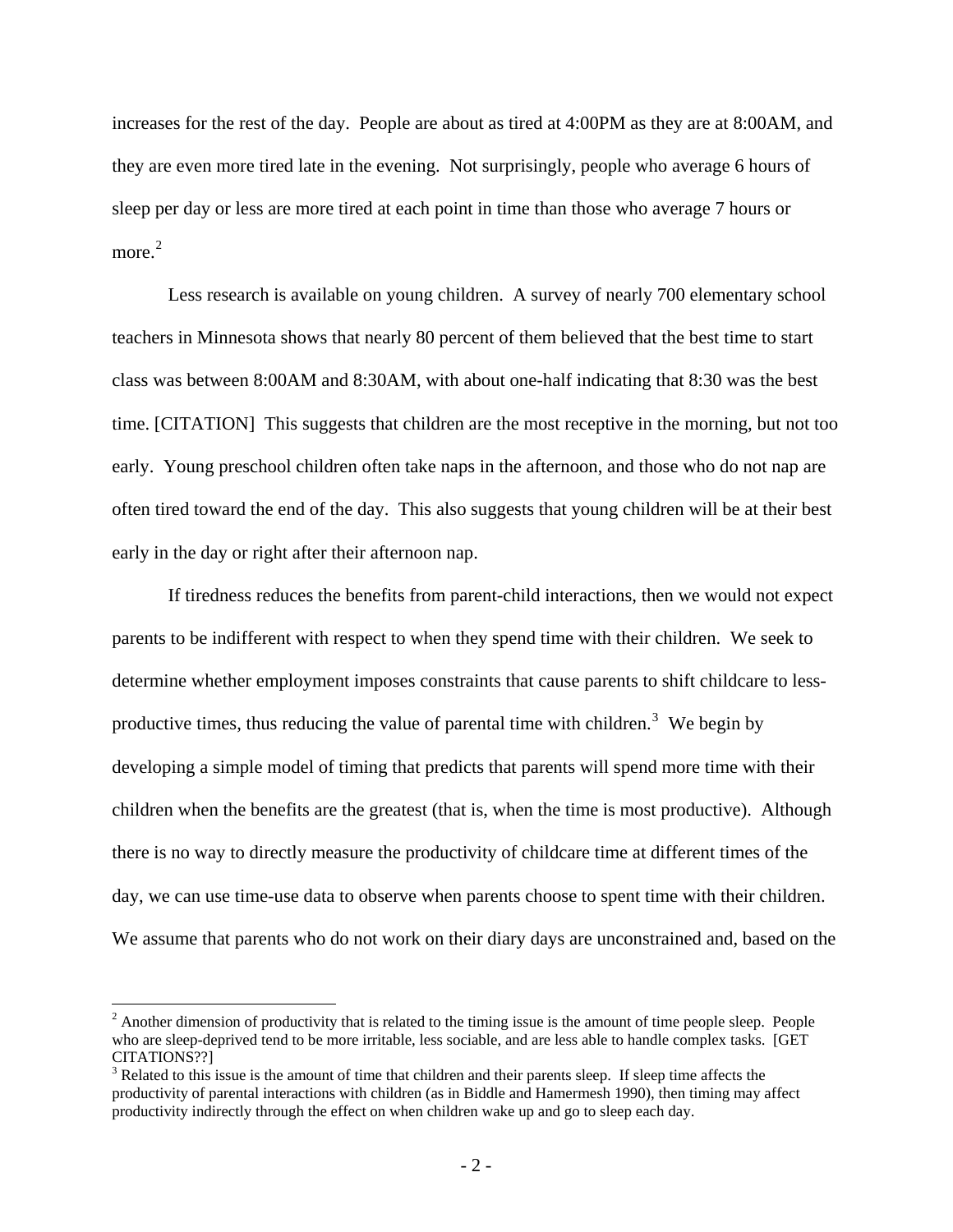predictions of the model, infer that the times that they choose to engage in childcare activities are the most productive. It is important to note that, although we expect the morning hours to be more productive, our analysis does not rely on this assumption. If employment constraints are not binding, then parents should engage in childcare activities at the same time on both work and nonwork days. Because school can also impose constraints on parental time with children, we focus our analysis on parents that have at least one child under 5 and consider only childcare time when at least one child under 5 is present.

## **A Simple Model of Timing**

 $\overline{a}$ 

 In this section we present a simple model that illustrates how the value of doing an activity is affected by when it is done. $4$  For convenience and ease of exposition we assume that individuals optimize in two stages. In the first stage, the individual maximizes utility and determines the optimal amount of time to spend in each activity during a given period of time, such as a day. In the second stage, the individual determines how that time spent in each activity is distributed over the sub-periods, such as time of day.<sup>[5](#page-4-1)</sup> For simplicity, we assume that there are two sub-periods and two activities.

First Stage Optimization: Individuals receive utility from time spent in activity *A*, which for our purposes is childcare, and all other activities, *X*, which include leisure and working for pay.[6](#page-4-2) The "productivity" of time spent in each of these activities is given by the functions Γ(**γ**)

<span id="page-4-0"></span> $4$  Our model is most similar to that in a study by Conolly (2006) that looks at the effect of weather on the timing of work and leisure activities. Two other studies examine the timing of work activities (Hamermesh, Knowles, and Pocock 2006) and the coordination of husbands' and wives' time with children (Paley 2006), but there is relatively little research on the timing of activities. [CHECK FOR OTHER CITATIONS]

<span id="page-4-1"></span><sup>&</sup>lt;sup>5</sup> Technically, it would be more realistic to solve the utility maximization problem in one stage with the time spent in each activity at each time as an argument in the utility function. But it is easier to see the intuition in the two-stage model.

<span id="page-4-2"></span><sup>&</sup>lt;sup>6</sup> The utility from X therefore includes utility derived from goods purchased from labor market earnings as well as the utility of leisure and the utility derived from household production. A more traditional model that includes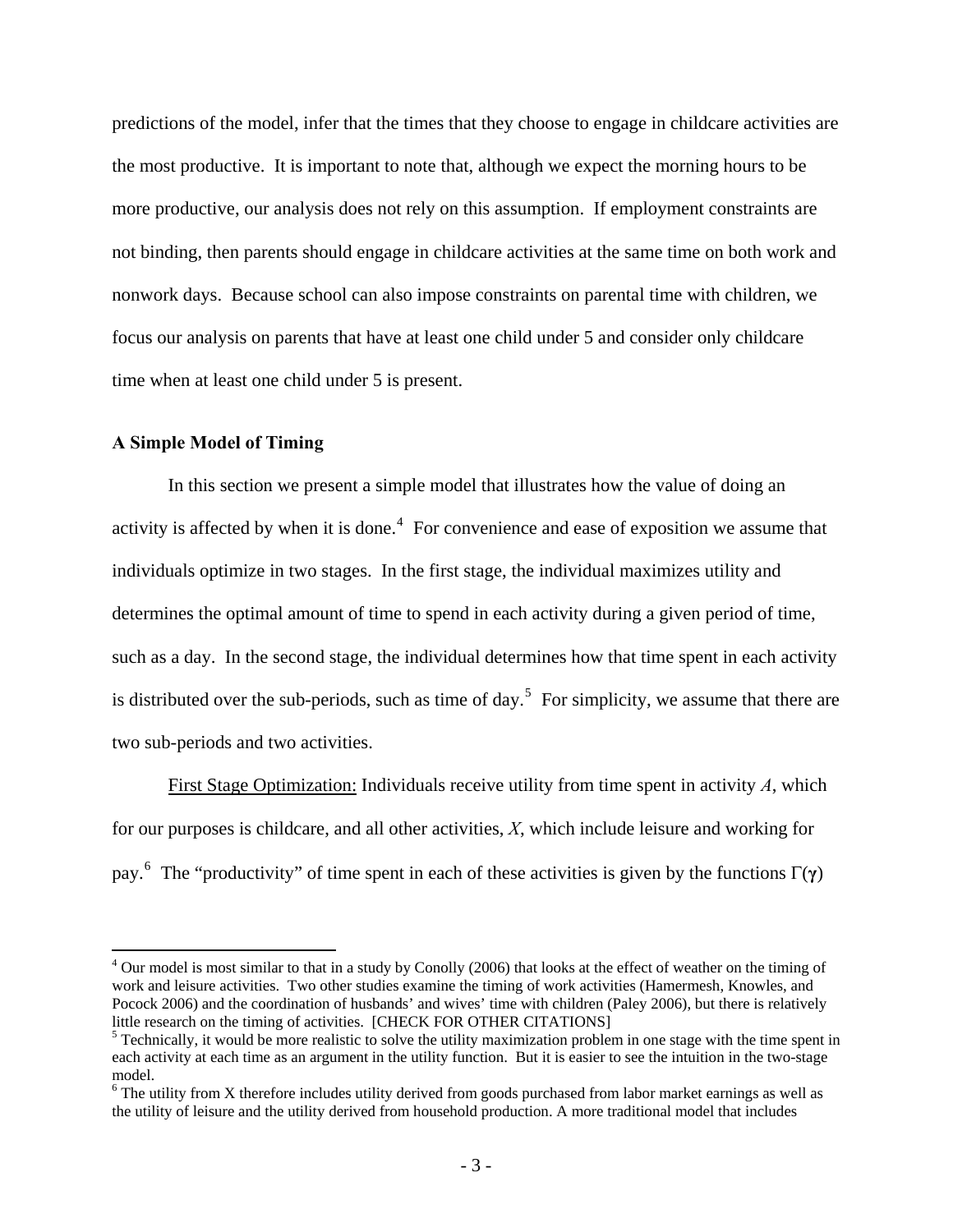for activity *A* and Θ(**θ**) for *X*, where the arguments **γ** and **θ** are vectors of productivities for the sub-periods and  $\Gamma_i$ ,  $\Theta_i > 0$  for  $i = 1,2$ . Thus the individual solves the following first-stage optimization program:

$$
\text{Max}_{A,X} U(\Gamma(\gamma)A, \Theta(\theta)X) \quad \text{s.t. } A + X = 2T
$$

The solution to this program is straightforward and the optimal values of *A* and *X* will be denoted as *A\** and *X\**.

Second Stage Optimization: Individuals distribute the time spent in the two activities to the two time periods based on the productivity of the activities in the sub-periods.

Max 
$$
u = \gamma_1 f(a_1) + \gamma_2 f(a_2) + \theta_1 g(x_2) + \theta_2 g(x_2)
$$
  
s.t.  $a_1 + a_2 = A^*$   
 $x_1 + x_2 = X^*$   
 $a_1 + x_1 = T$   
 $a_2 + x_2 = T$ 

Substituting in the last two constraints, the Lagrangian is:

$$
\mathcal{L} = \gamma_1 f(a_1) + \gamma_2 f(a_2) + \theta_1 g(T - a_1) + \theta_2 g(T - a_2) +
$$

$$
\lambda_A (A^* - a_1 - a_2) + \lambda_X (X^* - [2T - a_1 - a_2]),
$$

and the first order conditions with respect to  $a_1$  and  $a_2$  are:

(1)  
\n
$$
\mathcal{L}_{a_1} = \gamma_1 f'(a_1) - \theta_1 g'(T - a_1) + \lambda_X - \lambda_A = 0
$$
\n
$$
\mathcal{L}_{a_2} = \gamma_2 f'(a_2) - \theta_2 g'(T - a_2) + \lambda_X - \lambda_A = 0,
$$

which can be written as:

 $\overline{a}$ 

market work and leisure as separate activities, includes consumption of market goods, and explicitly models household production would be more complicated but the important results would not change [CHECK THIS].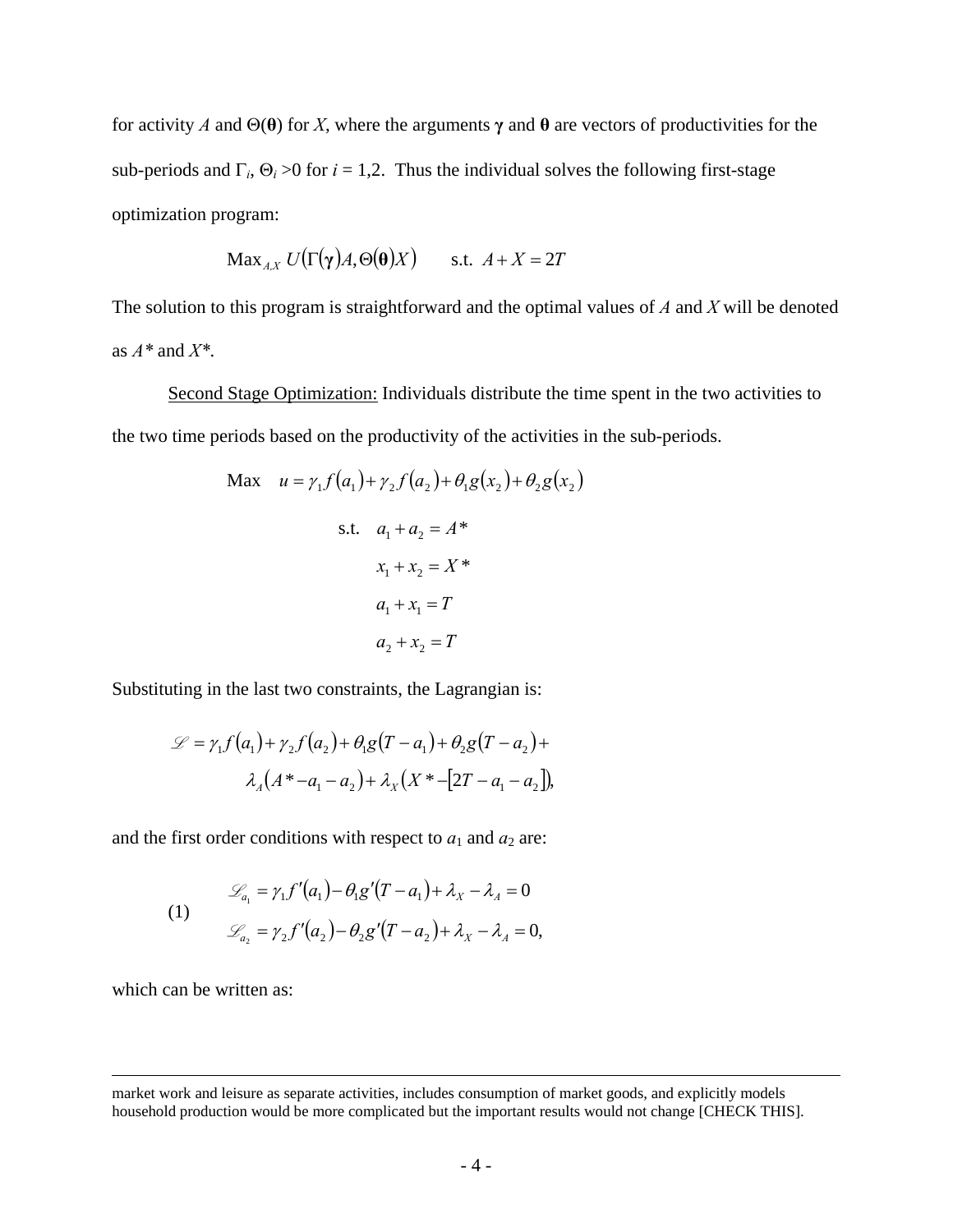(2)  

$$
\gamma_1 f'(a_1) = \theta_1 g'(T - a_1) + \lambda_A - \lambda_X
$$

$$
\gamma_2 f'(a_2) = \theta_2 g'(T - a_2) + \lambda_A - \lambda_X
$$

Combining the equations in (2) yields the following equilibrium condition:

(2') 
$$
\gamma_1 f'(a_1) - \theta_1 g'(T - a_1) = \gamma_2 f'(a_2) - \theta_2 g'(T - a_2)
$$

which states that the individual equates the difference between the marginal utilities of the two activities across the two time periods.<sup>[7](#page-6-0)</sup> We know from (1) that this difference is  $(\lambda_A - \lambda_X)$ . Figure 1 graphs the equations in (2) and illustrates the equilibrium.

 For the question of the timing of activities, we are interested in the effect of a change in the productivity of time spent in activity *A* in, say, sub-period 1. There are two effects that are akin to substitution and scale effects. Totally differentiating the equilibrium condition for the second stage in equation (2) yields the following:

$$
\left. \frac{da_1^*}{d\gamma_1} \right|_{dA=0} = -\frac{f'(a_1)}{\gamma_1 f''(a_1) + \theta_1 g''(T - a_1)} > 0.
$$

 $\overline{a}$ 

Thus an increase in the productivity of activity *A* in sub-period 1 increases the time spent on activity  $A$  in sub-period 1 holding the total amount of time spent on activity  $A$  constant.<sup>[8](#page-6-1)</sup> In Figure 1, this is illustrated as an upward shift in the  $\gamma_1 f(a_1)$  curve. The  $\theta_1 g'(T - a_1) + \lambda_1 - \lambda_2$ and  $\theta_2 g' (T - a_2) + \lambda_A - \lambda_X \theta g' (x_1)$  curves also shift upward, because the first constraint becomes more binding (it is easily shown that  $\partial \lambda_4/\partial \gamma$ >0), such that  $\Delta a_1 = -\Delta a_2$ .

<span id="page-6-0"></span><sup>&</sup>lt;sup>7</sup> The inequality of the marginal products is an artifact of the two-stage optimization program. In a single-stage program the constraints would, by construction, not be binding.

<span id="page-6-1"></span><sup>&</sup>lt;sup>8</sup> If the daily production function is specified as  $f(\gamma_1 a_1)$  instead of  $\gamma_1 f(a_1)$ , then  $da_1^* / d\gamma_1$  is positive as long as the elasticity of marginal product with respect to quality-adjusted time is greater than −1. If the marginal product function is elastic, then the amount of quality-adjusted time increases, but actual time decreases.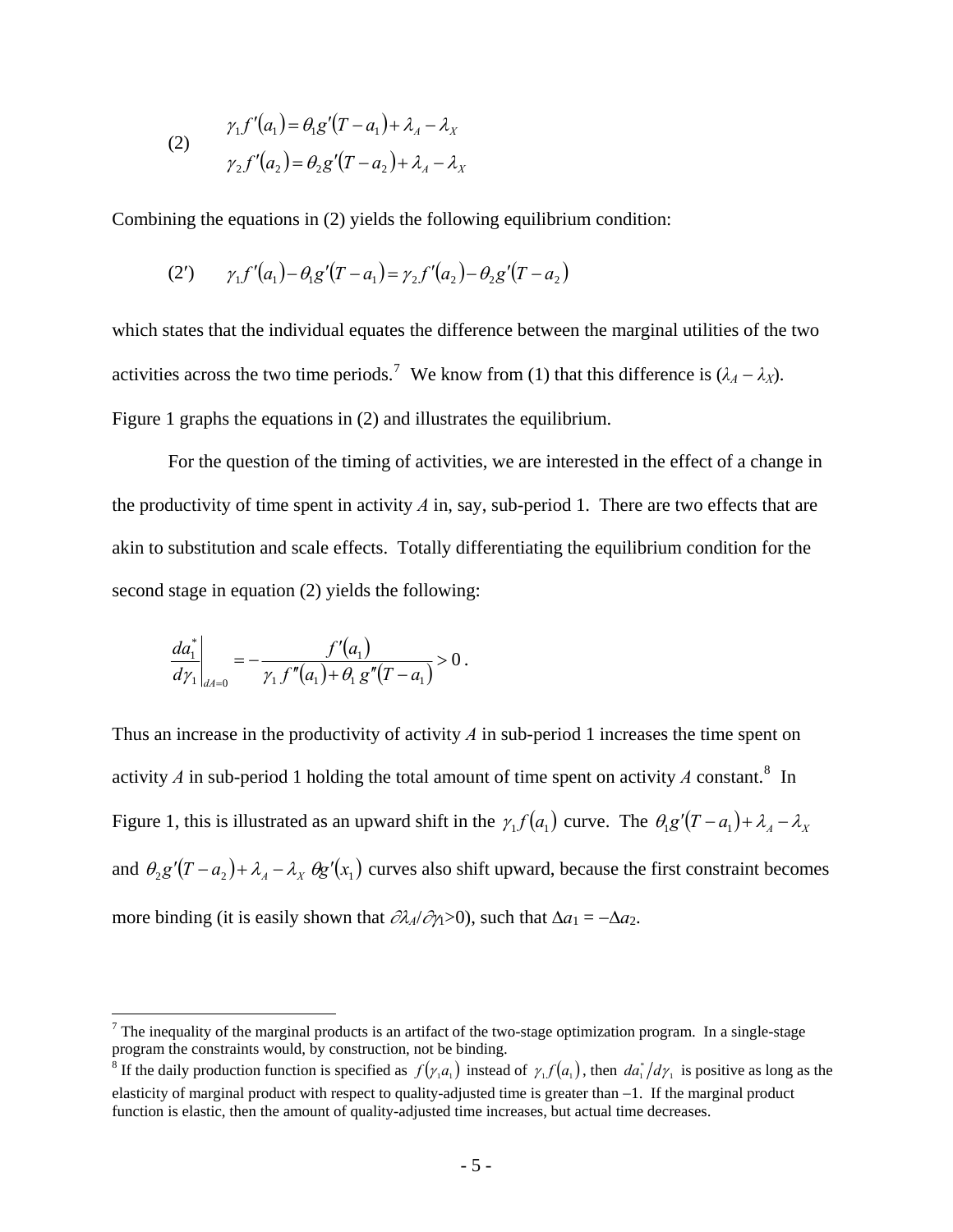An increase in  $\gamma_1$  will also affect the total amount of time spent on activity A. Totally differentiating the first-stage equilibrium condition yields:

$$
\frac{dA}{d\gamma_1} = -\frac{U_{11}\Gamma_1(\gamma)A\Gamma(\gamma) + U_1\Gamma_1(\gamma) - U_{21}\Gamma_1(\gamma)A\Theta(\theta)}{U_{11}\Gamma(\gamma)^2 - U_{21}\Gamma(\gamma)\Theta(\theta)},
$$

which reduces to:

$$
\frac{dA}{d\gamma_1} = -\frac{\Gamma_1(\gamma)A \cdot \left(\delta_{U_1,\Gamma A} - \frac{A}{X}\delta_{U_1,\Theta X} + 1\right)}{\Gamma(\gamma) \cdot \left(\delta_{U_1,\Gamma A} - \frac{A}{X}\delta_{U_1,\Theta X}\right)},
$$

where  $\delta_{U_1,\Gamma A}$  < 0 is the own elasticity of the marginal utility of quality-adjusted time in *A* (which equals  $\Gamma \cdot A$ ) and  $\delta_{U_1,\Theta X}$  is the elasticity with respect to quality-adjusted time in X (which equals

$$
\text{(9-X). If } -1 < \left(\delta_{U_1,\Gamma A} - \frac{A}{X}\delta_{U_1,\Theta X}\right) < 0 \text{, then } \frac{dA}{d\gamma_1} > 0. \text{ However, if } \frac{A}{X}\delta_{U_1,\Theta X} \text{ is sufficiently close}
$$

to zero then  $\frac{u}{1} > 0$ 1 >  $\frac{dA}{d\gamma} > 0$  if  $\delta_{U_1,\Gamma A} > -1$ . This might be the case if *A* is small relative to *X* or if  $U_{21}$  is

close to zero. For the remainder of our analysis, we will assume that  $d\gamma$ <sub>1</sub>  $\frac{dA}{dt}$  is relatively small so

that the primary effect of an increase in  $\gamma_1$  is to shift time spent in *A* from other sub-periods to sub-period 1.

## **Data**

 We use ATUS data from 2003, 2004, and 2005. The ATUS is a time-diary survey in which respondents are asked to sequentially describe their activities, which are coded according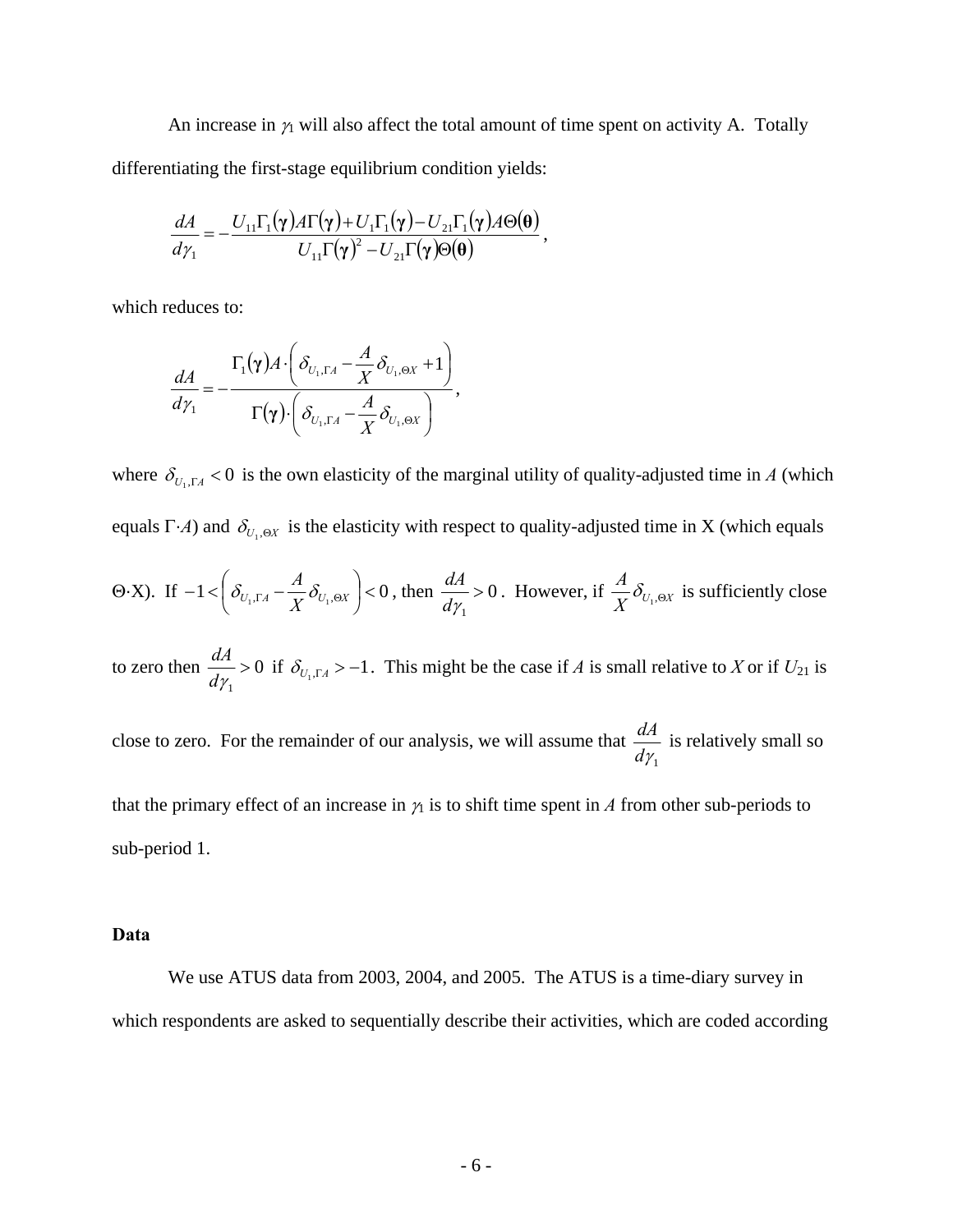to a detailed coding lexicon, during a 24-hour period that we refer to as the diary day.<sup>[9](#page-8-0)</sup> Twentysix different activity codes describe childcare of household children, and for this analysis, we defined three broad categories of childcare: routine care (such as feeding or bathing), enriching care (such as reading to or playing with children), and other childcare (such as travel) (see Appendix A for detailed definitions).

 To isolate the effect of work-related constraints on when parents provide childcare, we restricted our sample to parents aged 18 and older who have at least one pre-school age child (under age 5) living in the household.<sup>[10](#page-8-1)</sup> Approximately 50 percent of these parents also have children that are age 5 or older and so provide childcare to these children as well. For this reason, only childcare activities that were done when a child under age 5 was present are counted as childcare.

#### **How Much Time Do Parents Spend in Childcare?**

Table 1 shows the amount of time spent by employed and nonemployed parents. Employed mothers are divided into full-time and part-time workers, and each of these is further divided into workdays and nonwork days. Because parents working at home can provide significant amounts of childcare, workdays are defined as those days respondents reported working somewhere other than at home. Estimates for fathers who work part-time are not presented due to insufficient sample size, leaving estimates for fathers who work full-time and nonemployed fathers.

<u>.</u>

<span id="page-8-0"></span> $9<sup>9</sup>$  If respondents report doing more than one thing at one time (such as cooking while talking to a child), only the activity reported as the "main" activity is coded. However, traveling--even when done in conjunction with another activity, such as feeding a child--is always considered the primary activity.

<span id="page-8-1"></span><sup>&</sup>lt;sup>10</sup> "Parents" are those with biological children, stepchildren, or adopted children.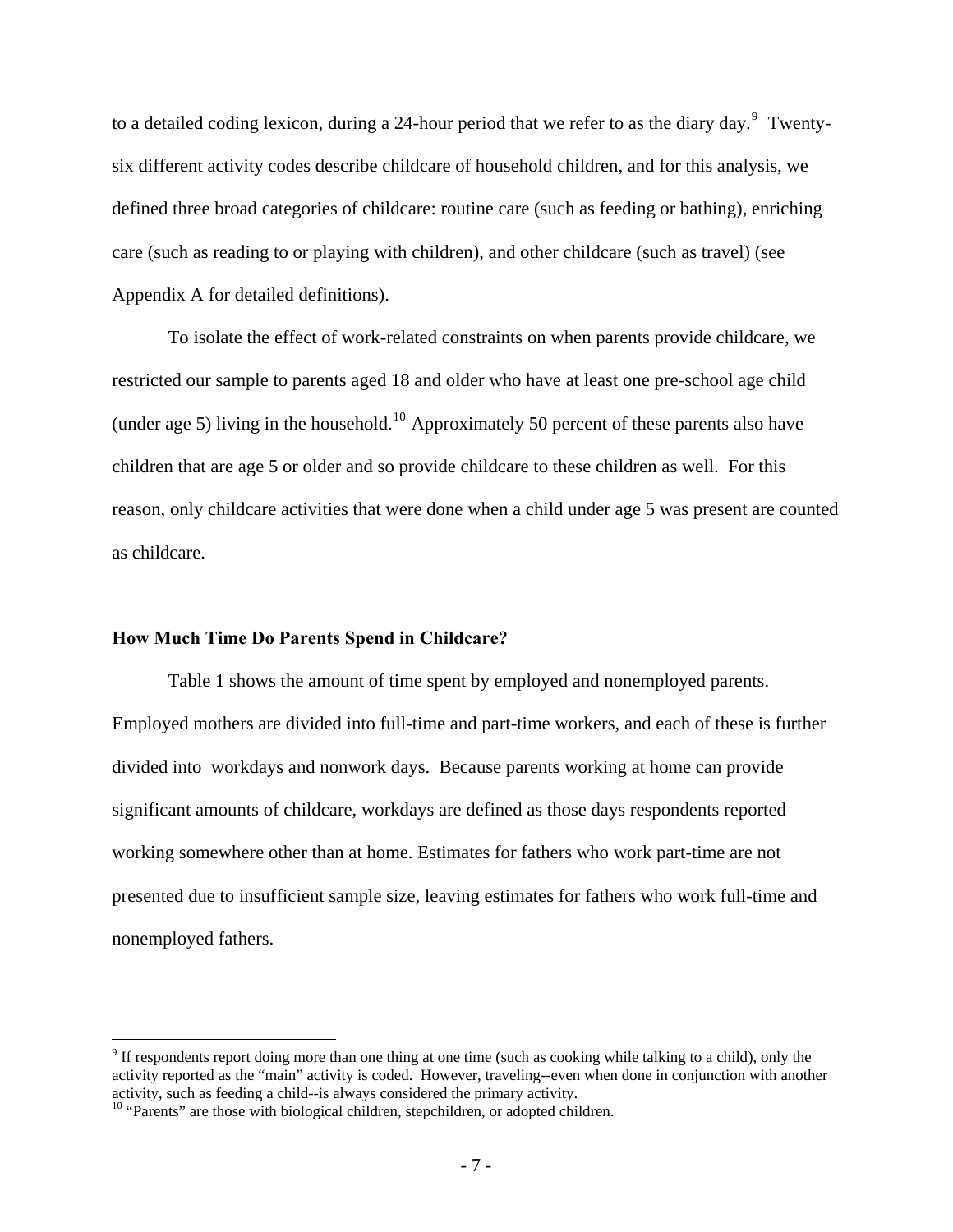Several patterns emerge. First, nonemployed mothers spend more time in childcare (3.1 hours) than either part-time employed mothers (2.7 hours) or full-time employed mothers (2.1 hours). Not surprisingly, full-time employed mothers spend about 45 minutes less in childcare on workdays than on nonwork days. The difference is even greater for part-time employed mothers, with mothers spending about an hour and ten minutes less in childcare on work days than on nonwork days. On nonwork days mothers who work part time spend about the same amount of time in childcare as nonemployed mothers, while mothers who work full time spend about 45 minutes less on nonwork days.

Most of mothers' childcare time is spent in routine care. Mothers who work full time spend a little over two-fifths of an hour in enriching activities on workdays and nearly threequarters of an hour on nonwork days. In contrast, mothers who work part time spend three-fifths of an hour per day in enriching activities on workdays and over an hour per day on nonwork days--about the same as nonemployed mothers. The fraction of childcare time spent in enriching activities is lower for full-time employed mothers compared to part-time employed and nonemployed mothers. Thus, maternal full-time employment appears to disproportionately affect time spent in enriching childcare activities.

Fathers do considerably less childcare than mothers, but a higher fraction of that time is spent in enriching activities--a little over 40 percent compared with 22 to 34 percent for mothers. Fathers who work full-time spend about the same amount of time in enriching activities (0.5 hours) as mothers who work full time (0.6 hours). For fathers, the fraction of childcare time spent in enriching activities is about the same regardless of employment status.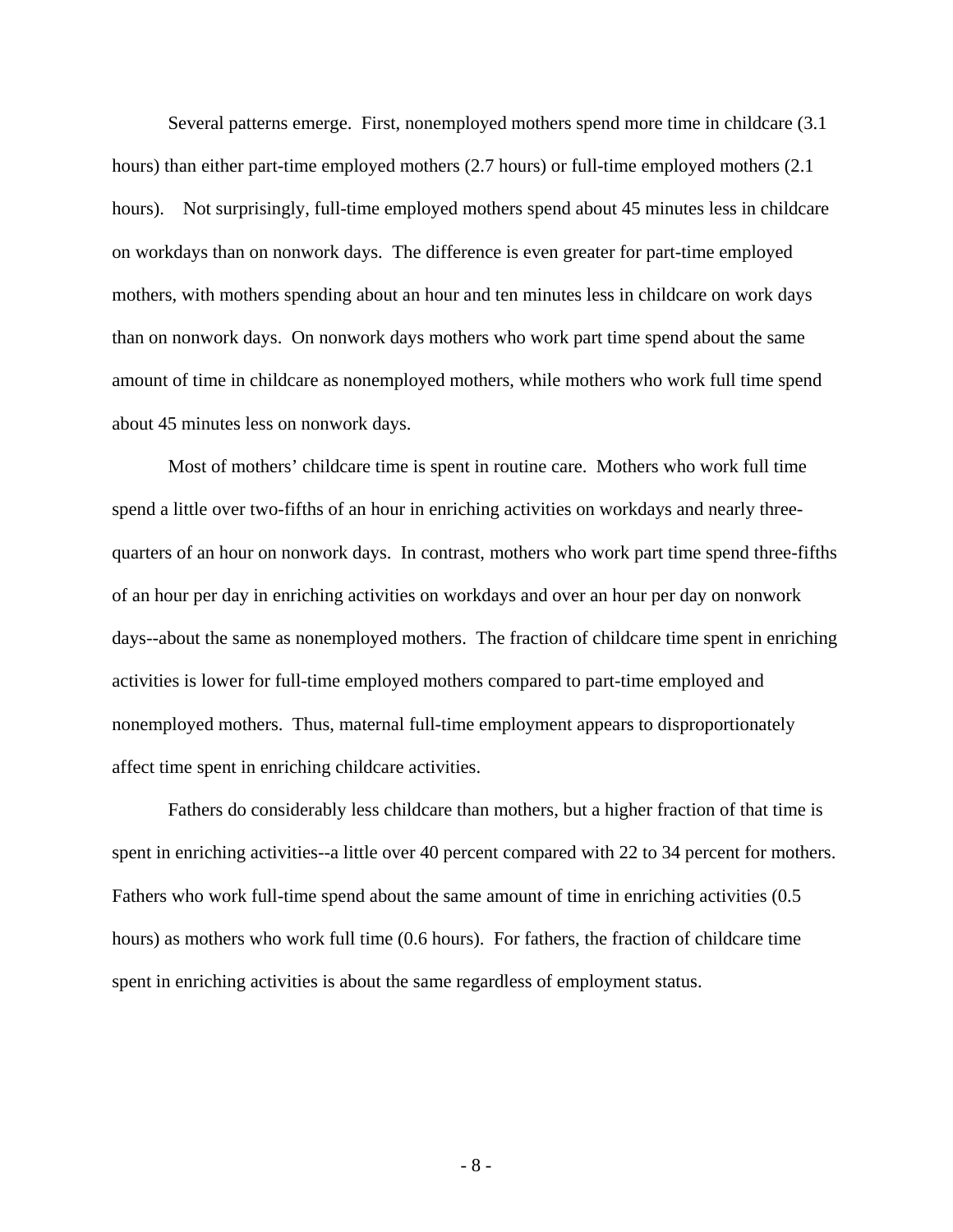## **The Timing of Childcare**

 $\overline{a}$ 

 Our empirical strategy is to compare the timing of childcare on days when timing is constrained by work to unconstrained days. We have two possible control groups for the unconstrained days—the nonemployed parents and nonwork days of employed parents. Using nonemployed persons as the control group is potentially problematic because the employment decision may be related to unobserved differences in productivity. For example, individuals whose childcare time is relatively productive in the evening may be more likely to be employed full time. If this is the case, we would expect these individuals to concentrate their childcare activities in the evening on their nonwork days as well. This leads us to use the nonwork days of the employed as the control group, which eliminates the endogeneity issue because the two comparison groups have exactly the same characteristics. It is possible that the timing of childcare activities is affected by the fact that the employed do a disproportionate fraction of childcare activities on nonwork days, but this should not be a problem once we control for the amount of time spent in childcare on the diary day. Thus our identification of the work schedule effect comes off of the difference in the timing of childcare on work and nonwork days of employed parents. $^{11}$  $^{11}$  $^{11}$ 

 Our first step is to examine the raw data on the timing of childcare activities. Figure 2 shows the fraction of parents that are engaged in childcare by time of day for full-time employed mothers, part-time employed mothers, full-time employed fathers, and nonemployed parents. The first three graphs show the fraction of parents engaged in childcare by work and nonwork days.

<span id="page-10-0"></span> $11$  As it turns out, it does not make much difference whether we use the nonemployed or nonwork days of the employed as our reference group. Research on the nonemployed (Frazis and Stewart 2005) has shown that the nonwork days of workers are very similar to the average day of the nonemployed. In other results (not presented here), we found the timing of enriching childcare activities of the nonemployed to be similar to that of the employed on nonwork days.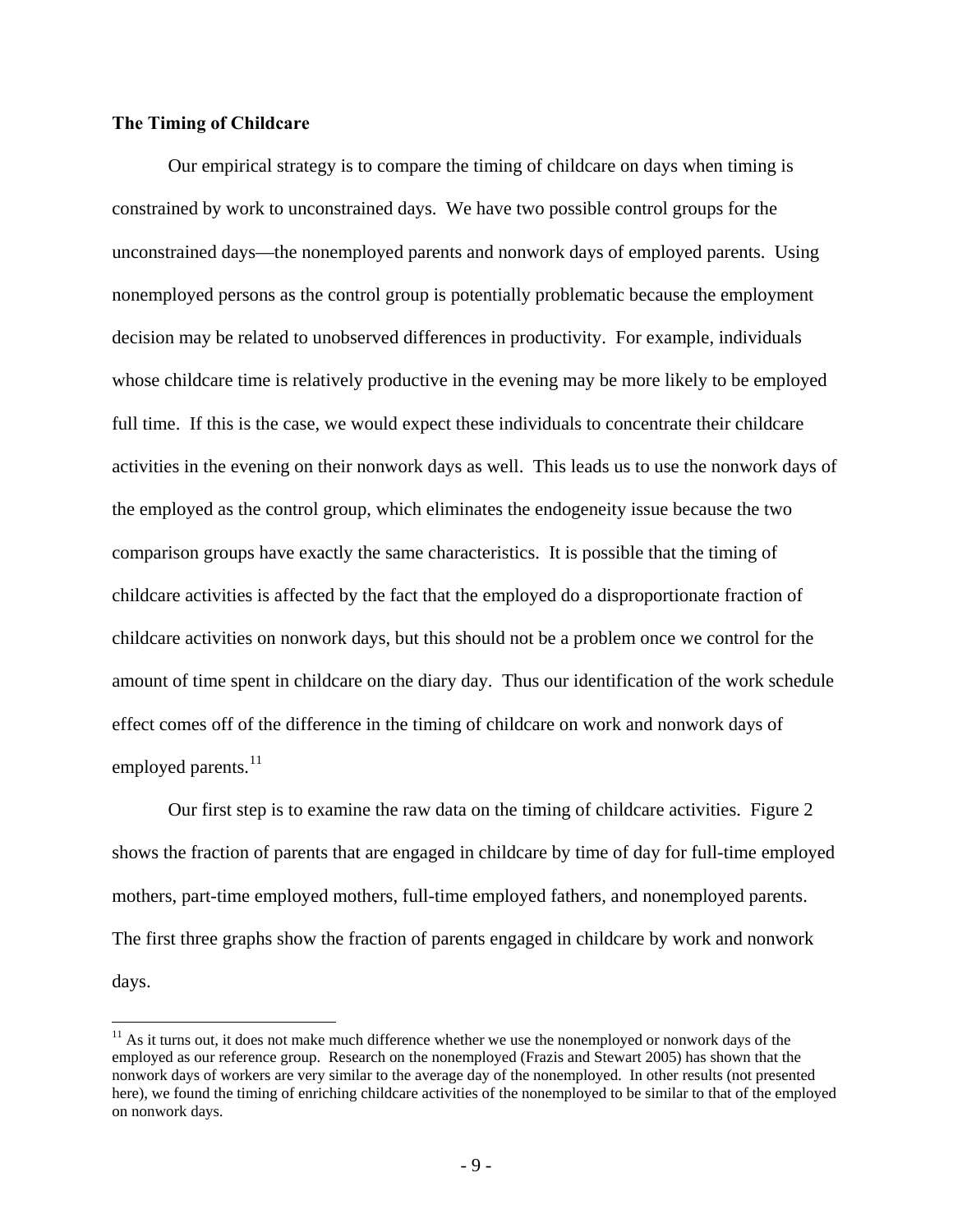Panel (a) shows the graph for mothers who are employed full time, and this pattern shows some expected differences and some surprising similarities. As expected, workdays and nonwork days are quite different in the morning. Childcare activities start earlier on workdays, and the care is concentrated between 6 and 8a.m. On nonwork days, the fraction providing care is less than 10 percent until about 7a.m., but a relatively large fraction of mothers are providing childcare throughout the morning and there is no pronounced peak between 6 and 8a.m. Not surprisingly, the fraction providing care is higher throughout the day on nonwork days than on workdays. However, from about 4:30 through the rest of the day, the fraction of mothers providing childcare is about the same on workdays and nonwork days.

Compared with mothers who work full time, a higher fraction of part-time employed mothers provide childcare at nearly every time of day on both workdays and nonwork days (Panel b). Part-time employed mothers who worked on their diary days are about twice as likely to be providing childcare in the middle of their workdays compared with full-time employed mothers who worked, although the fraction doesn't rise much above 10 percent until about 3p.m. On nonwork days, 15 percent or more of part-time employed mothers are providing childcare during traditional workday times, with the fraction rising to about 25 percent in mid-morning and mid-afternoon.

The graph for full-time employed fathers is is similar to the graph for full-time employed mothers except that the fraction of fathers providing care at any given time is lower (Panel c). The fraction of fathers providing care on workdays is largest in the morning and the evening, with very few providing care in the middle of the day. On nonwork days, the fraction providing care is about 10 percent throughout the day. From about 5p.m. on, the fraction of fathers providing childcare is about the same on workdays and nonwork days.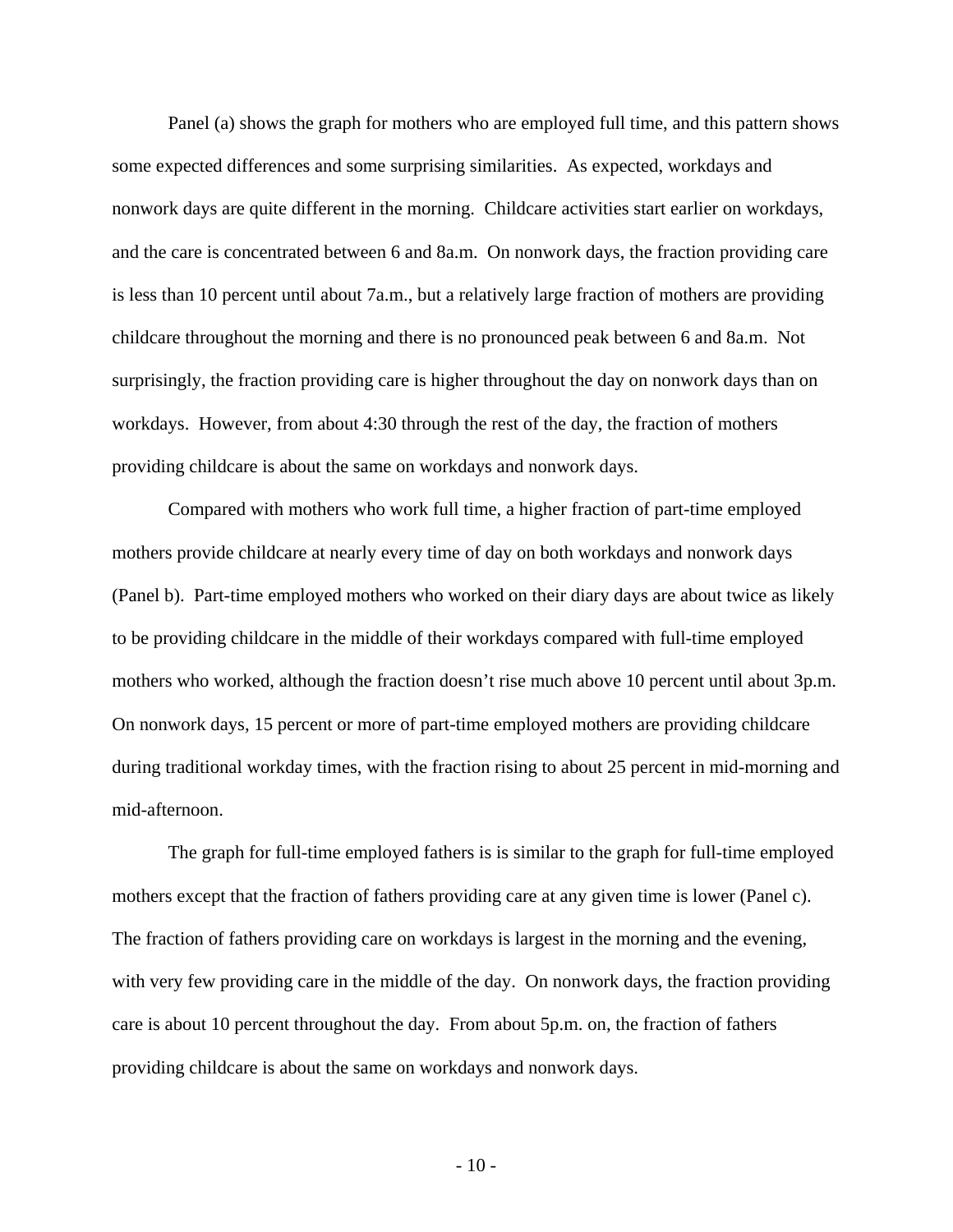Panel (d) shows the differences between nonemployed mothers and fathers. A greater fraction of nonemployed mothers provided childcare at all times of the day. The fraction of mothers providing childcare hovered between 15 and 20 percent between 8a.m. and 9p.m. The fraction of fathers ranged between 5 and 15 percent.

Figure 3 shows the same set of graphs for enriching childcare activities. The fraction of parents engaged in enriching activities is much smaller at every time of day, which reflects the fact that most childcare is routine. Panel (a) shows the graph for mothers who are employed full time. Only a small fraction of mothers who worked--about 1 percent--are engaged in enriching activities in the morning through mid-afternoon. The fraction is much higher on nonwork days, between 3 and 7 percent, with the fraction being higher in the mid-morning and late afternoon. The fraction increases in the evening, though it is lower than the evening peak on workdays. Fathers who work full time look very similar to mothers who work full time on both workdays and nonwork days (panel c).

The graph for part-time employed mothers (panel b) indicates that they are much more likely to be engaged in enriching activities earlier in the day on both workdays and nonwork days compared to full-time employed mothers and fathers. On nonwork days, the largest fraction is engaged in enriching activities in the mid-morning and mid-to-late afternoon, with the afternoon fraction being quite a bit higher. The pattern is similar on workdays, although the fraction is lower at nearly every time of day. Nonemployed mothers and fathers are very similar (panel d).

Figure 4 shows the same set of graphs for routine care. On workdays for both fathers and mothers, this care is concentrated in the morning before work and in the evening after work. On nonwork days routine care is more spread out throughout the day, although there are still noticeable peaks in the morning and the evening. The graph for the nonemployed mothers also

- 11 -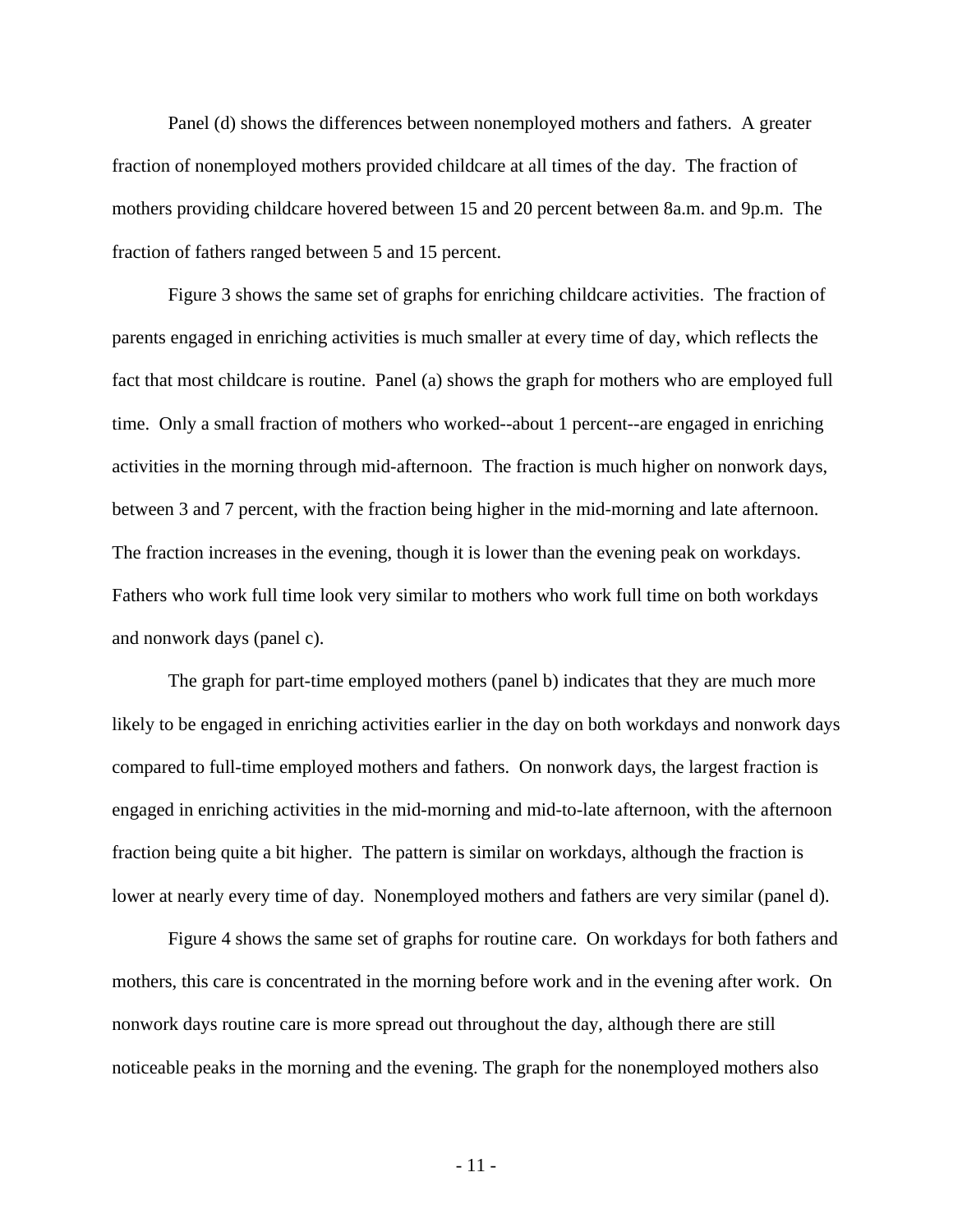shows morning and evening peaks, while the peaks are scarcely noticeable for nonemployed fathers (panel d). The differences in the timing of routine care between workdays and nonwork days suggest that parents have a certain amount of flexibility regarding the timing of some of these activities. Other activities, most notably evening activities associated with putting children to bed, are performed at about the same time of day by all groups on both workday and nonwork days. This, combined with the earlier starting time for routine childcare on workdays, suggests that children get less sleep on workdays than on nonwork days.

Figure 5 shows the fraction of the total time spent in enriching activities at different times of the day. For example, for full-time employed mothers on their workdays (panel a), 20 percent of time spent in enriching activities was between 7 and 8p.m..

Among mothers and fathers who were employed full time, over 60 percent of the time spent in enriching activities on workdays is spent between 5 and 9p.m. compared to less than 34 percent on nonwork days. On nonwork days about half of the time in enriching activities is spent between 8a.m. and 5p.m. versus 15 to 20 percent on workdays. In contrast, the distributions of time spent in enriching activities on workdays and nonwork days are fairly similar to each other for mothers who work part time. On workdays, they spend nearly 40 percent of their time in enriching activities during between 8a.m. and 5p.m., with the fraction increasing to over half on nonwork days. As a point of comparison, nonemployed mothers and fathers spend about half of their time in enriching activities between 8a.m. and 5p.m. and only one-quarter between 5p.m. and 9p.m.

The distributions of time spent providing routine care are shown in Figure 6. When unconstrained by work, routine care activities are distributed much more evenly throughout the

- 12 -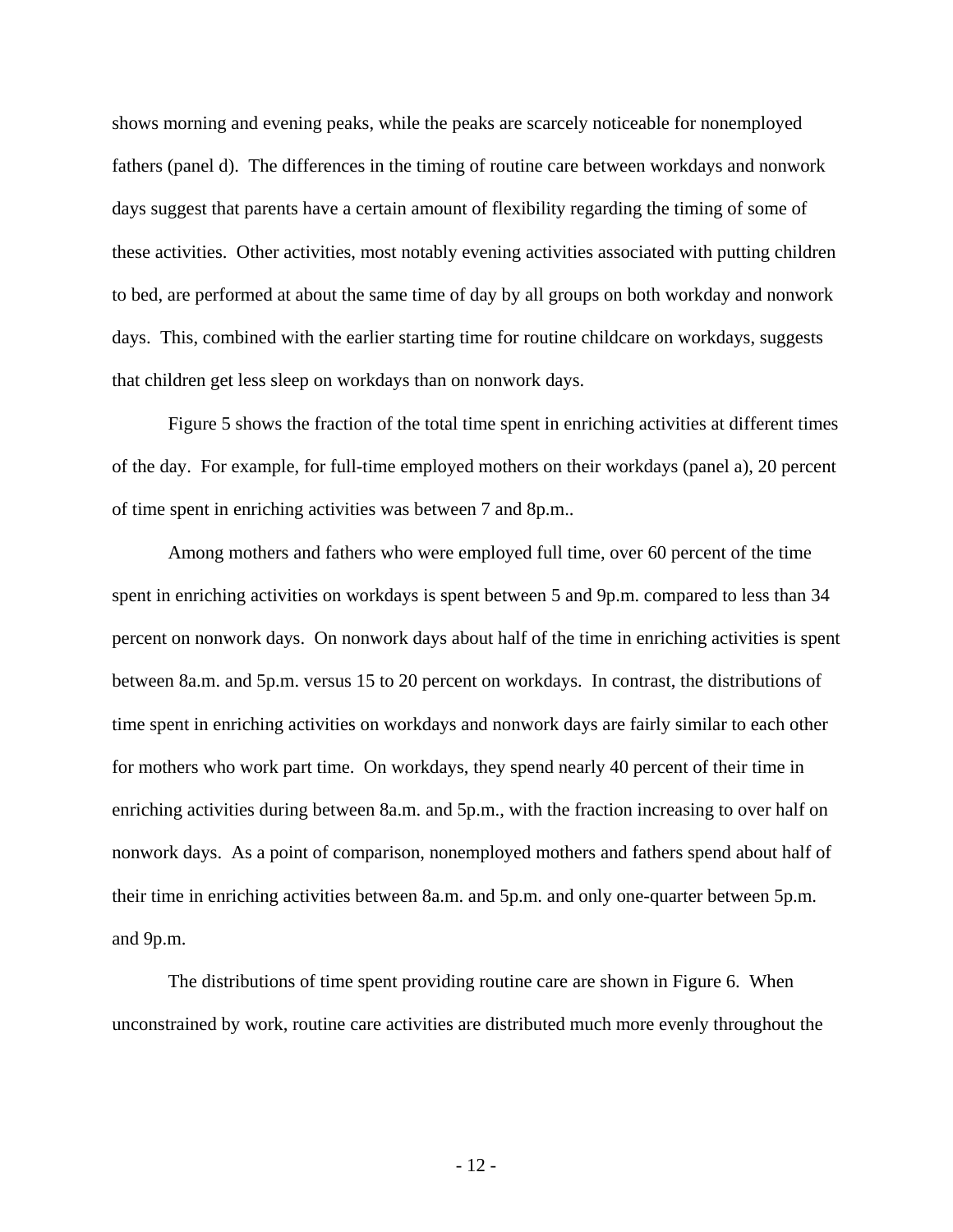day, although there are still spikes in the morning and the evening. The distributions for nonemployed mothers and fathers are similar to those of employed parents on nonwork days.

For the remainder of the section, we will focus on enriching care and examine whether differences in timing remain after we control for the time spent in enriching care and other factors.

The figures above make it clear that a small fraction of parents are engaging in enriching childcare at any given time, that there are large differences between workdays and nonwork days of employed parents, and that nonwork days of employed parents are similar to average days of nonemployed parents. For the following analysis, it is more convenient to graph the difference between workdays and nonwork days in the fraction of parents engaged in enriching activities at each time of day. These differences are shown in Figure 7 along with their standard errors. In panels (a) and (c) we can see that the lower fraction of full-time employed mothers and fathers engaged in enriching activities during normal working hours is large and statistically significant. For part-time employed mothers, the effect is large and statistically significant in the morning and afternoon, but not during the middle of the day.

However, we know from Table 1 that employed parents spend considerably more time in enriching activities on nonwork days than on work days. Thus it is not surprising that a much smaller fraction of parents engage in enriching care during normal work hours. To correctly estimate the effect of employment on the timing of enriching childcare, it is necessary to control for the time spent in these activities on the diary day. We estimated separate OLS regressions for each time of day between 6:00a.m. and 11:00p.m. at 5-minute intervals (204 equations total).<sup>[12](#page-14-0)</sup> The dependent variable equals one if the parent was engaged in enriching activities at that time

 $\overline{a}$ 

<span id="page-14-0"></span> $12$  In the next draft of the paper, we will estimate logit equations. Logits have the added advantage that it is easy to express the results as odds ratios.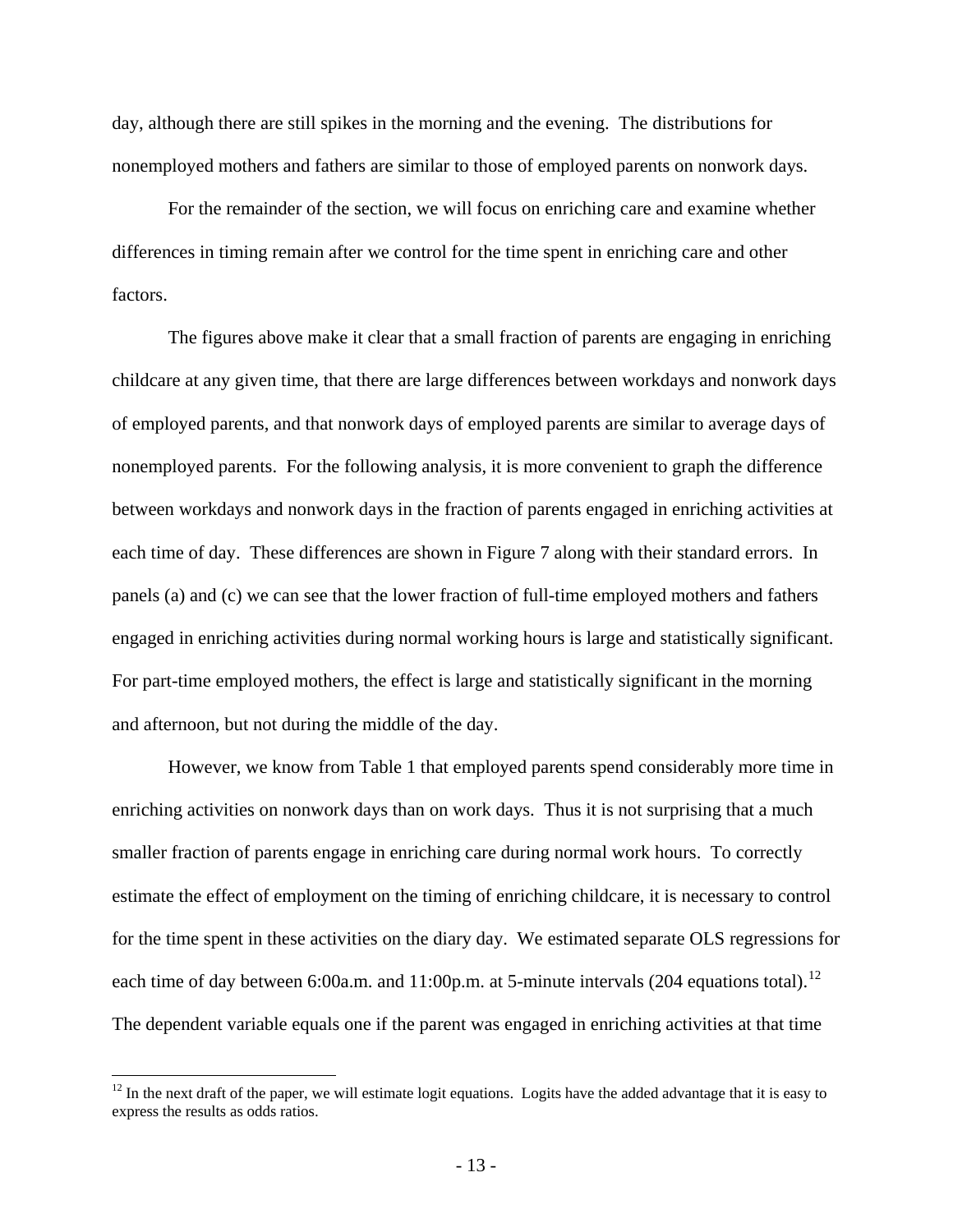and the independent variable of interest is a dummy variable that equals one if the individual worked during the day. We included demographic and child-related variables in addition to the time spent in enriching care on the diary day, although only the time spent in enriching care matters. The three graphs in Figure 8 show the coefficient on the "workday" dummy along with upper and lower bounds of the 95% confidence interval.

Comparing Figures 8(a)-(c) and 7(a)-(c), we can see that the difference in the fraction of parents engaged in enriching care at each time of day between workdays and nonwork days is smaller when we control for time spent in enriching care during the day. For mothers who work full time, the difference between workdays and nonwork days during the time between 9:00a.m. and 4:30p.m. falls by about one-half from the 2.0 to 5.1 percentage point range to the 1.0 to 2.5 percentage point range. The differences in Figure 8(a) are statistically significant at the 95 percent level between about 8:30a.m. and 12:00p.m. and between about 2:00p.m. and 3:30p.m. Comparing Figures 8(c) and 7(c), we see a similar reduction for fathers who work full time. The reduced coefficients are statistically significant over a greater range of time compared to fulltime employed mothers (between 8:00a.m. and 4:00p.m. except for about an hour around 1:00p.m.), but this is mainly due to the small standard errors in the fathers equations. For mothers who work part time, a comparison of Figures 8(b) and 7(b) shows that virtually all of the differences in the fraction of mothers engaged in enriching care throughout the day are due to differences in the time spent in enriching activities. The coefficient on the workday dummy is statistically significant at only a few times during the day.

Given the small fraction of parents engaged in this type of care at any given time, even the reduced coefficient estimates are economically significant for mothers and fathers who are employed full time. Thus it appears that full-time employment places constraints on when

- 14 -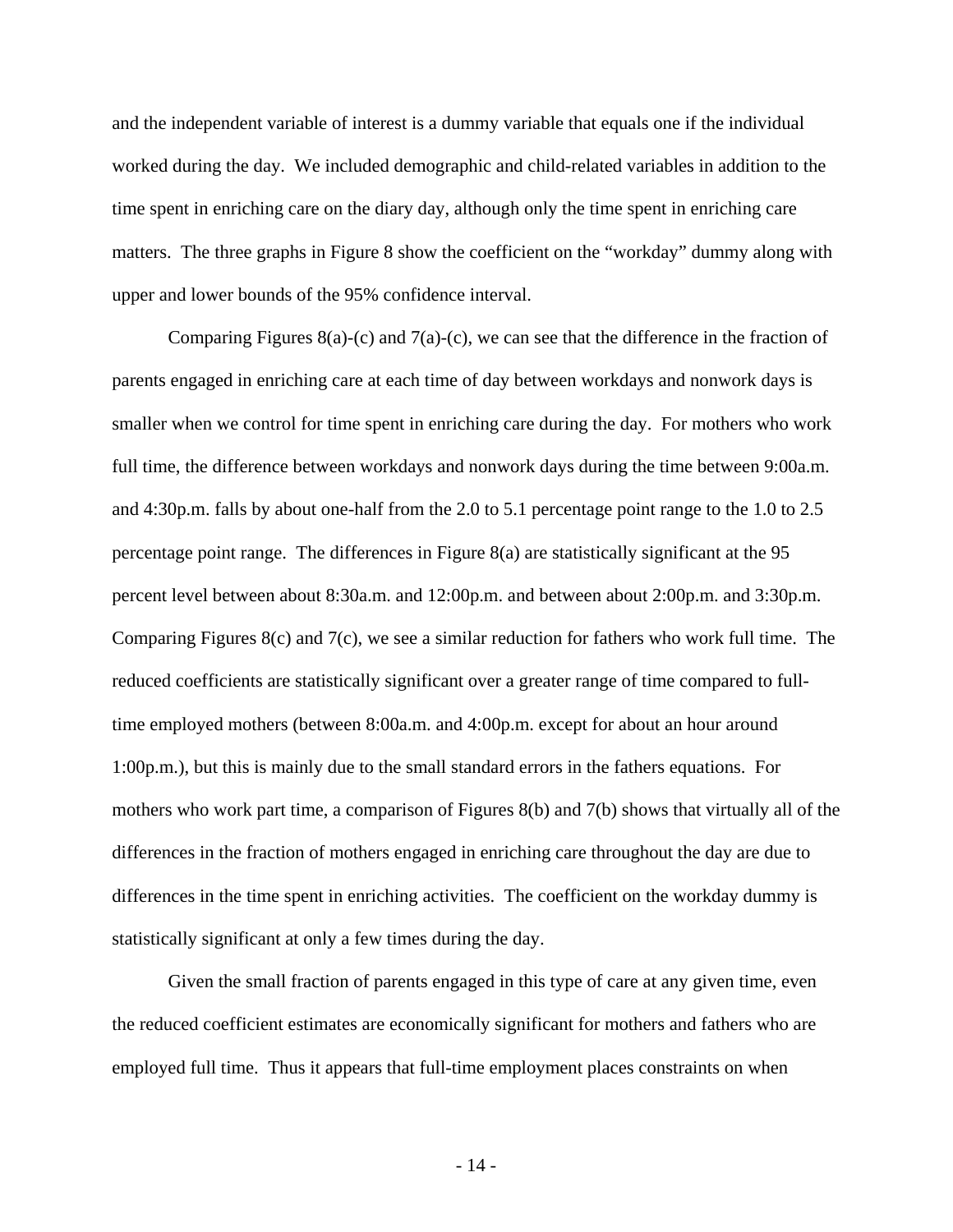parents can spend time in enriching childcare on workdays that are independent of the reduction in the time spent in these activities on workdays. On workdays a smaller fraction of parents spend time in enriching activities during the day, when these interactions are more productive, and a larger fraction of parents spend time in enriching activities in the evening, when these interactions are less productive. The small fraction of full-time employed parents who spent time in enriching activities in the mornings suggests that they may not have much flexibility with regard to when they work. In contrast, it appears that part-time employed mothers can and do adjust their work schedules so that they spend more time in enriching activities when those activities are the most productive.

## **Summary and Conclusions**

A large body of literature has studied the effect of parental employment on the amount of time that parents spend with their children and it is well-known that employed parents spend less time in childcare activities. But no studies have examined how employment affects when parents spent time with their children. When childcare activities are done is important because the value of parent-child interactions is not the same throughout the day. Children are more receptive to learning and parent-child interactions are more enjoyable when both parent and child are rested and alert. The research we have uncovered suggests that the best time for parents to engage in enriching care is in the morning and early afternoon. Our theoretical model predicts that, when unconstrained by work, parents spend more time with their children when it is the most productive. Thus we would expect parents to spend more time in enriching activities in the morning and early afternoon unless they are constrained to do so at other times.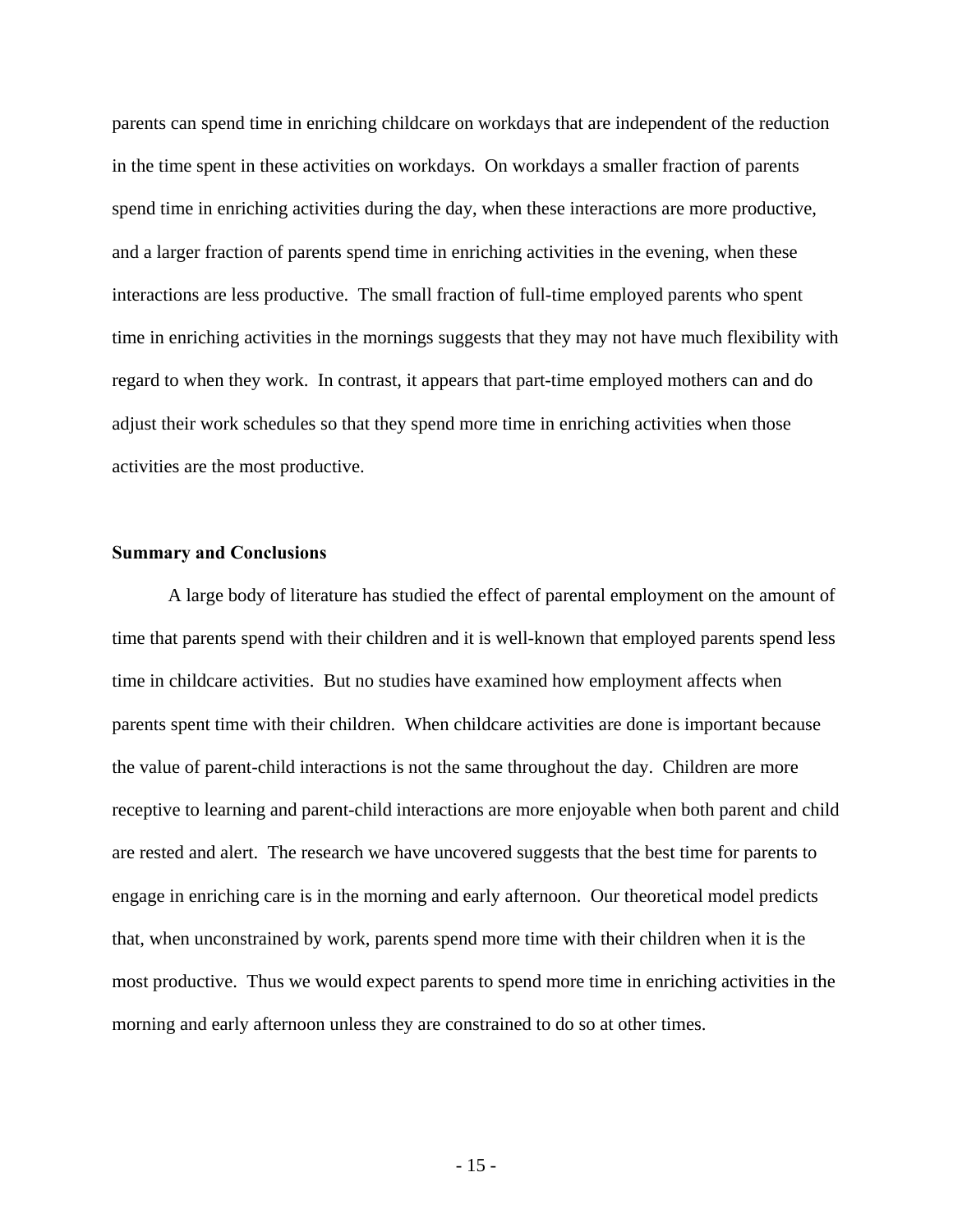We compared the workdays and nonwork days of employed parents, controlling for the time spent in childcare, to examine the effect of work on when parents spend time with their children. For parents who are employed full time, the effect of working on a given day is to shift time spent in enriching activities from the daytime to the evening. For part-time employed mothers, there was very little difference between work and nonwork days in the timing of enriching childcare activities. This suggests that parents who work part time have more flexibility with regard to when they work and therefore when they can spend time with their children, and that this flexibility is what makes part-time employment attractive to mothers.

Our findings imply that the effect of full-time parental employment on the time spent in childcare understates the true effect, because, in addition to doing less childcare, childcare time is shifted from more-productive times of day to less productive times.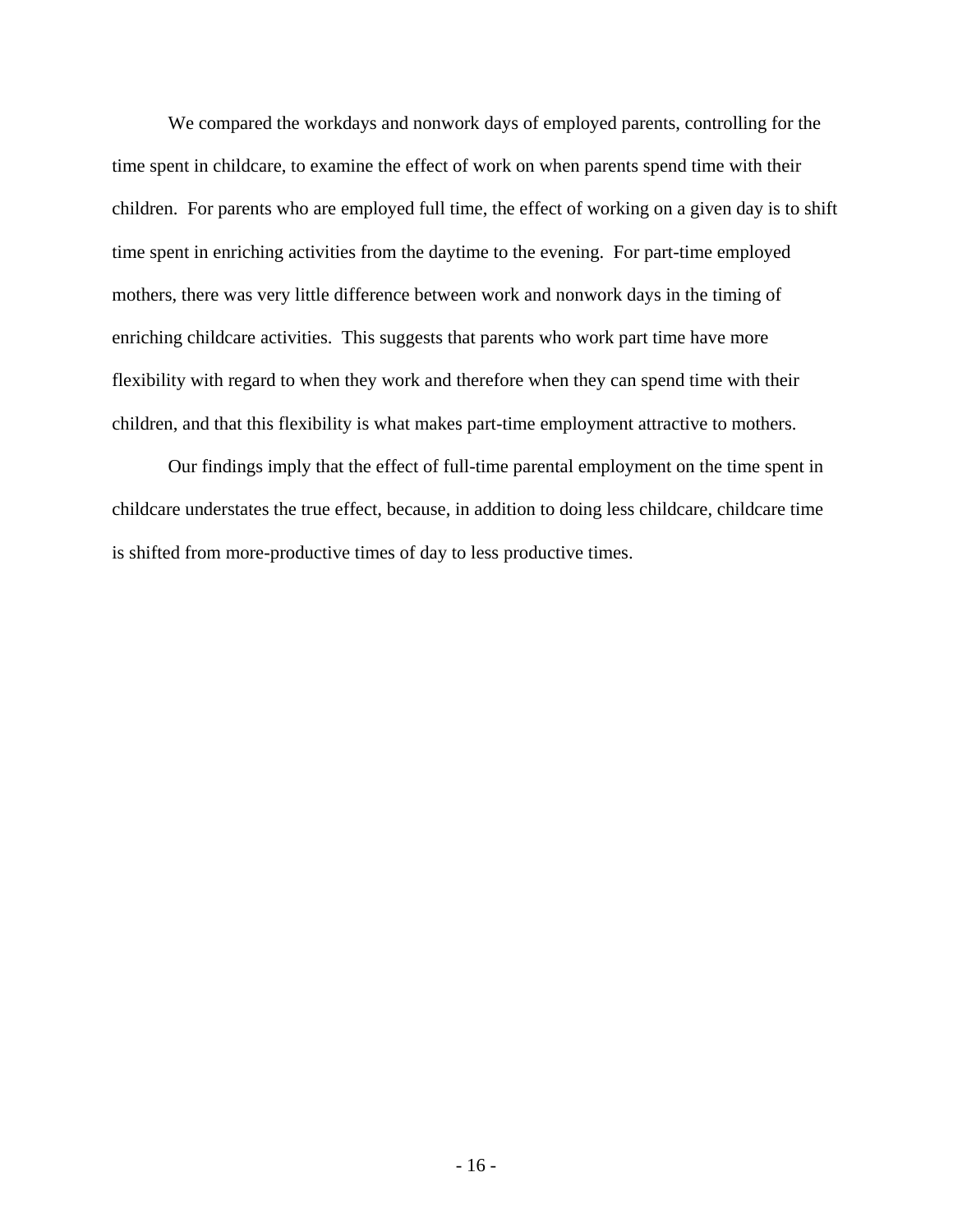## **References**

- Bianchi, Suzanne (2006) "'What Gives' When Mothers Are Employed? Parental Time Allocation in Dual Earner and Single Earner Two-Parent Families," unpublished manuscript, University of Maryland.
- Bianchi, Suzanne, John Robinson, and Melissa Milke (2006) *Changing Rythms of American Family Life*, Russell Sage Foundation, New York.
- Biddle, Jeff, and Daniel S. Hamermesh (1990) "Sleep and the Allocation of Time" *Journal of Political Economy* 98(5, pt. 1), October 1990, pp. 922-943.
- Connolly, Marie (2006) "Here Comes the Rain Again: Weather and the Intertemporal Substitution of Leisure." Unpublished manuscript, Princeton Univeristy.
- Craig, Lyn (2006) "Where Do They Find the Time? Analysis of How Parents Shift and Squeeze Their Time around Work and Child Care" The Levy Economics Institute Working Paper 439.
- Frazis, Harley and Jay Stewart (2005) "What Do Male Nonworkers Do?" Unpublished manuscript, Bureau of Labor Statistics.
- Hamermesh, Daniel S., Caitlin Knowles, and Mark L. Pocock (2006) "Cues for Coordination: Light, Longitude, and Letterman." Unpublished manuscript, University of Texas - Austin.
- Paley, Irina (2006) "Right Place, Right Time: Parents' Employment Schedules and the Allocation of Time to Children." Unpublished manuscript, March 2005, Brown University.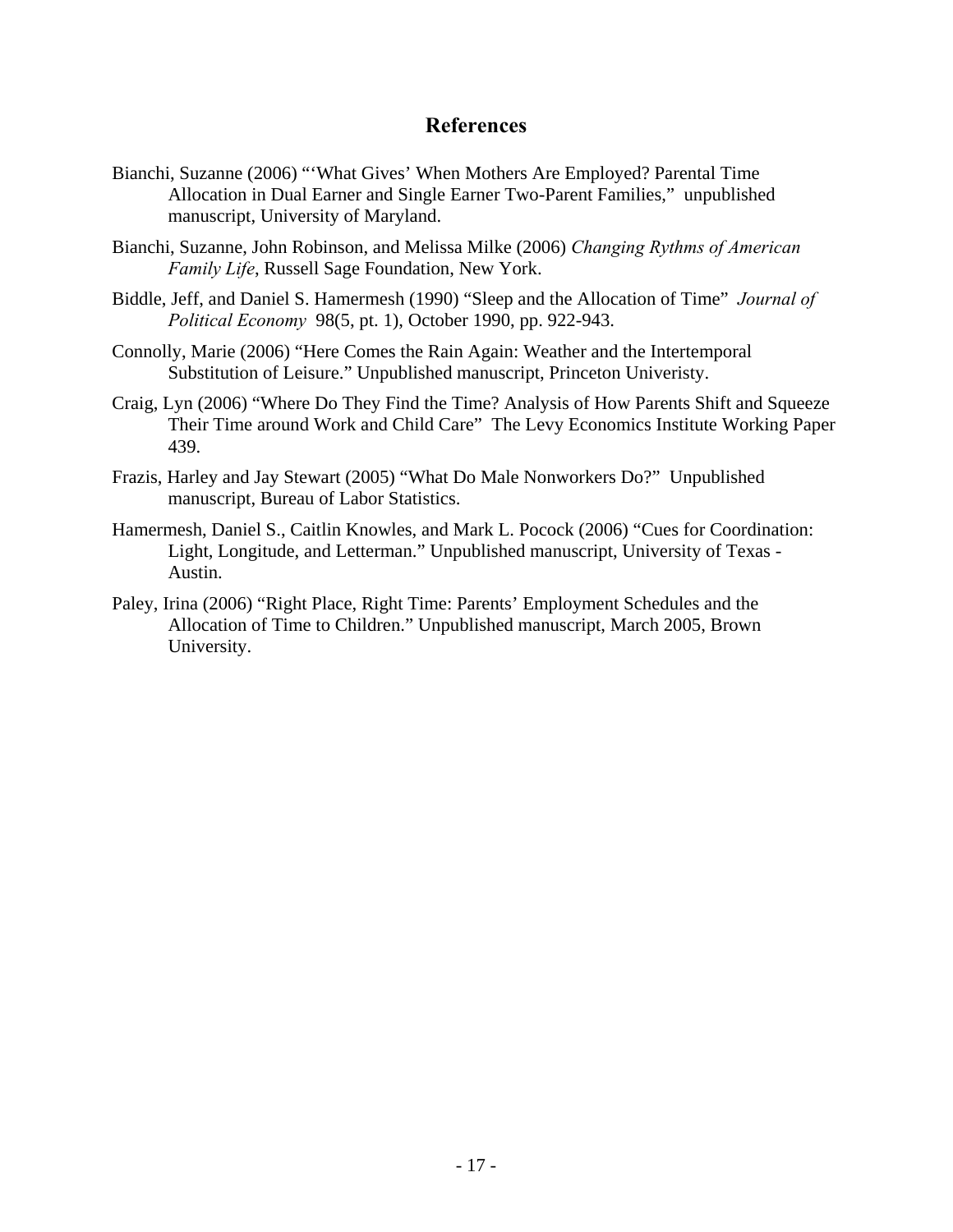

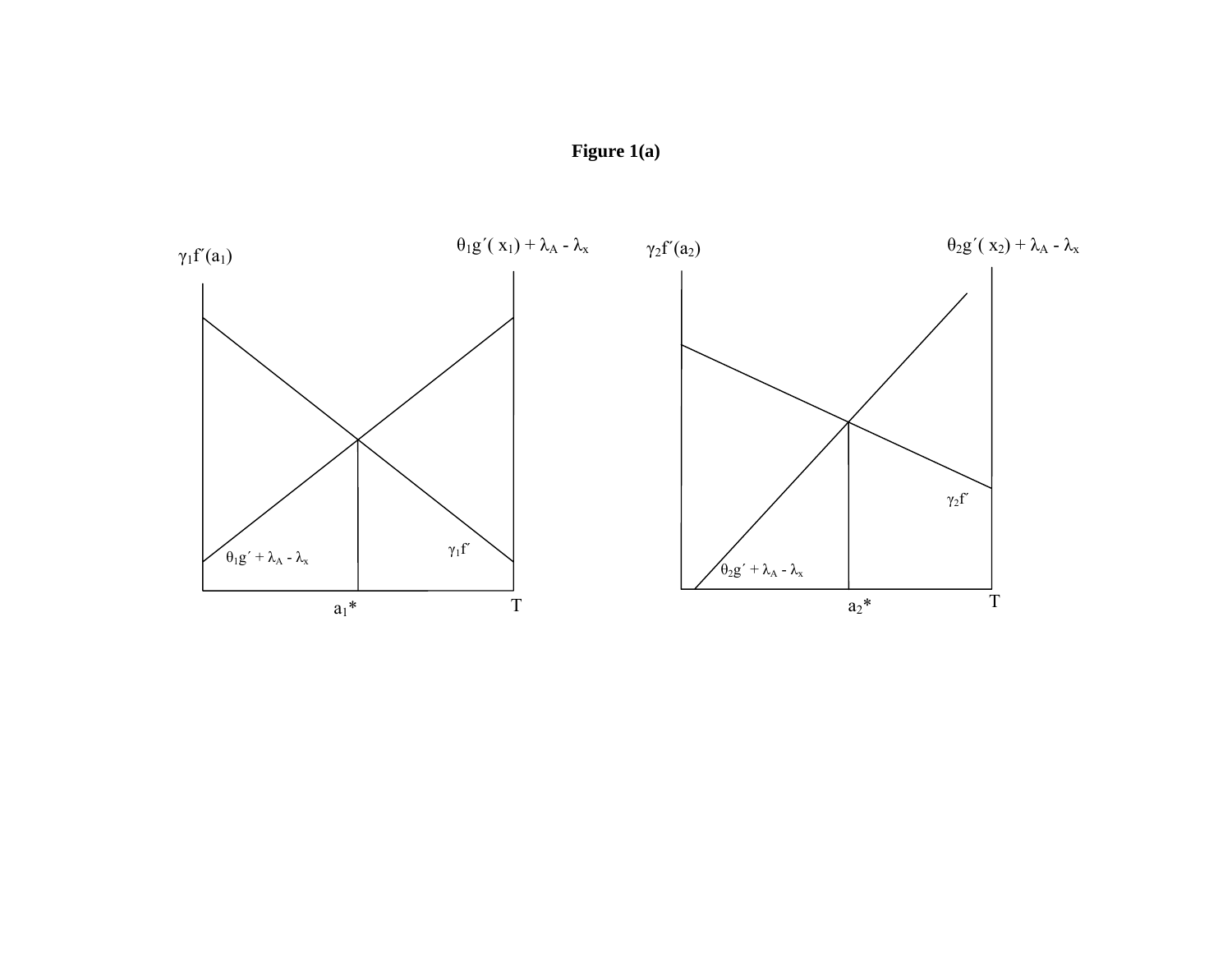

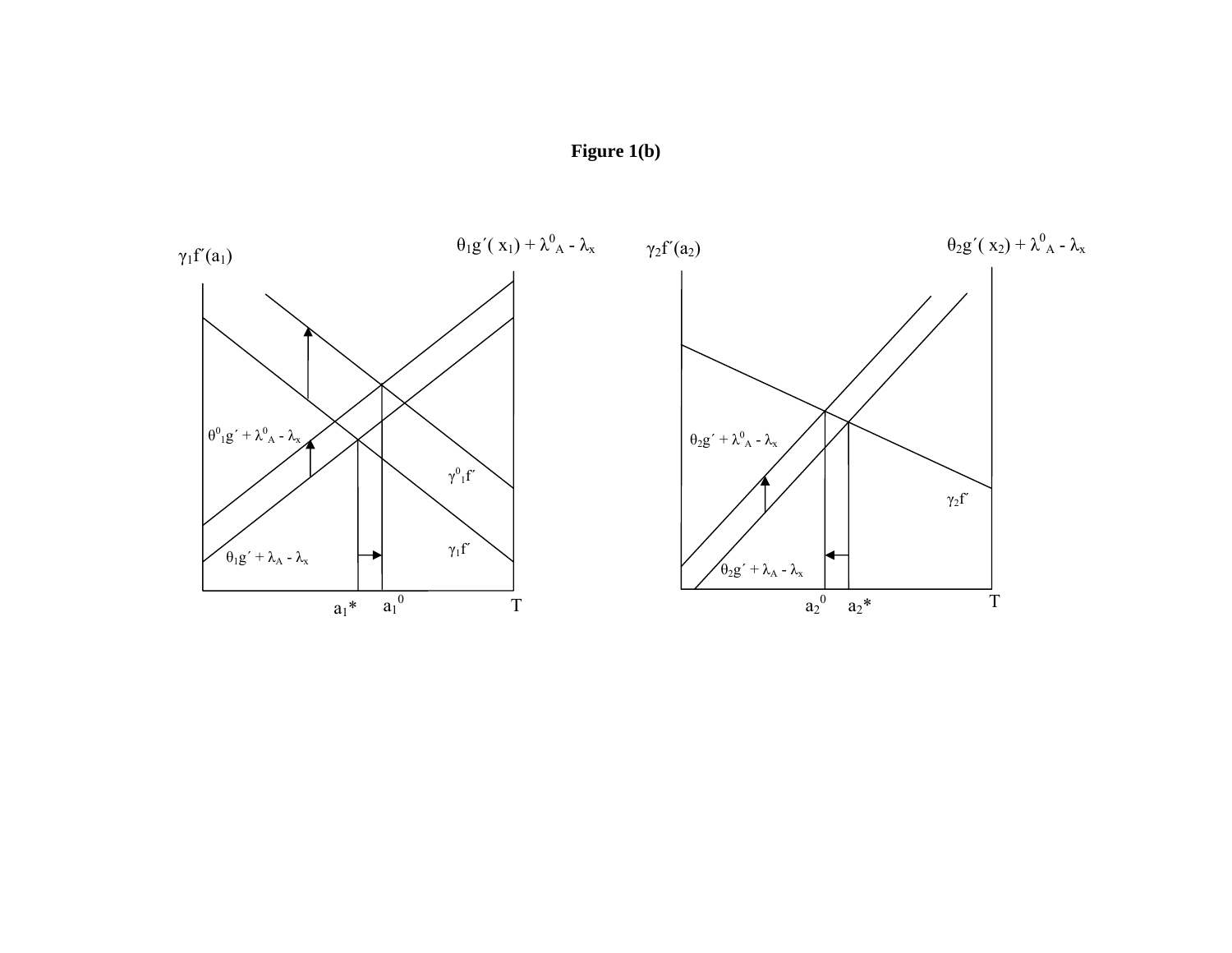|                              | <b>Mothers</b>     |            |              |                    |            |              |          | <b>Fathers</b>     |            |              |            |
|------------------------------|--------------------|------------|--------------|--------------------|------------|--------------|----------|--------------------|------------|--------------|------------|
|                              | Employed full time |            |              | Employed part time |            |              |          | Employed full time |            |              |            |
|                              |                    | Worked     | Did not work |                    | Worked     | Did not work |          |                    | Worked     | Did not work |            |
|                              |                    | somewhere  | somewhere    |                    | somewhere  | somewhere    |          |                    | somewhere  | somewhere    |            |
|                              |                    | other than | other than   |                    | other than | other than   | Not      |                    | other than | other than   | <b>Not</b> |
|                              | Total              | home       | home         | Total              | home       | home         | employed | Total              | home       | home         | employed   |
| Childcare (with child $<$ 5) | 2.1                | 1.8        | 2.6          | 2.7                | 2.0        | 3.2          | 3.1      | 1.2                | 1.0        | 1.7          | 1.6        |
| Routine childcare            | 1.2                | 0.9        | 1.6          | 1.4                | 1.0        | 1.7          | 1.7      | 0.6                | 0.4        | 0.8          | 0.7        |
| Enriching childcare          | 0.6                | 0.4        | 0.7          | 0.9                | 0.6        | 1.1          | 1.0      | 0.5                | 0.4        | 0.7          | 0.7        |
| Playing with children        | 0.4                | 0.3        | 0.6          | 0.7                | 0.4        | 0.9          | 0.7      | 0.4                | 0.3        | 0.6          | 0.6        |
| Reading to children          | 0.1                | 0.1        | 0.1          | 0.1                | 0.1        | 0.1          | 0.1      | 0.0                | 0.0        | 0.1          | 0.0        |
| Unclassified childcare       | 0.3                | 0.4        | 0.2          | 0.4                | 0.4        | 0.4          | 0.4      | 0.1                | 0.1        | 0.1          | 0.2        |
| Household activities         | 1.8                | 1.1        | 2.7          | 2.2                | 1.5        | 2.8          | 3.2      | 1.1                | 0.6        | 2.1          | 2.1        |
| Eating and drinking          | 1.0                | 0.9        | 1.1          | 1.0                | 0.8        | 1.1          | 1.0      | 1.1                | 1.1        | 1.3          | 1.0        |
| Sleeping                     | 8.4                | 7.7        | 9.4          | 8.5                | 8.1        | 8.8          | 9.0      | 8.1                | 7.5        | 9.2          | 9.2        |
| Working                      | 4.7                | 7.8        | 0.5          | 2.8                | 6.0        | 0.4          | 0.0      | 5.8                | 8.5        | 0.5          | 0.2        |
| Leisure                      | 2.8                | 1.9        | 4.0          | 3.2                | 2.3        | 3.9          | 4.1      | 3.6                | 2.6        | 5.5          | 5.7        |
| Watching TV                  | 1.5                | 1.1        | 2.1          | 1.6                | 1.2        | 1.8          | 2.3      | 1.9                | 1.5        | 2.7          | 3.3        |
| Grooming                     | 0.7                | 0.8        | 0.6          | 0.7                | 0.8        | 0.6          | 0.5      | 0.5                | 0.6        | 0.4          | 0.4        |

**Table 1. Hours spent in selected activities by mothers and fathers on a given day, 2003-2004 ATUS annual averages**

Note: sample restricted to parents age 18 and over with at least one child under age 5 living in the household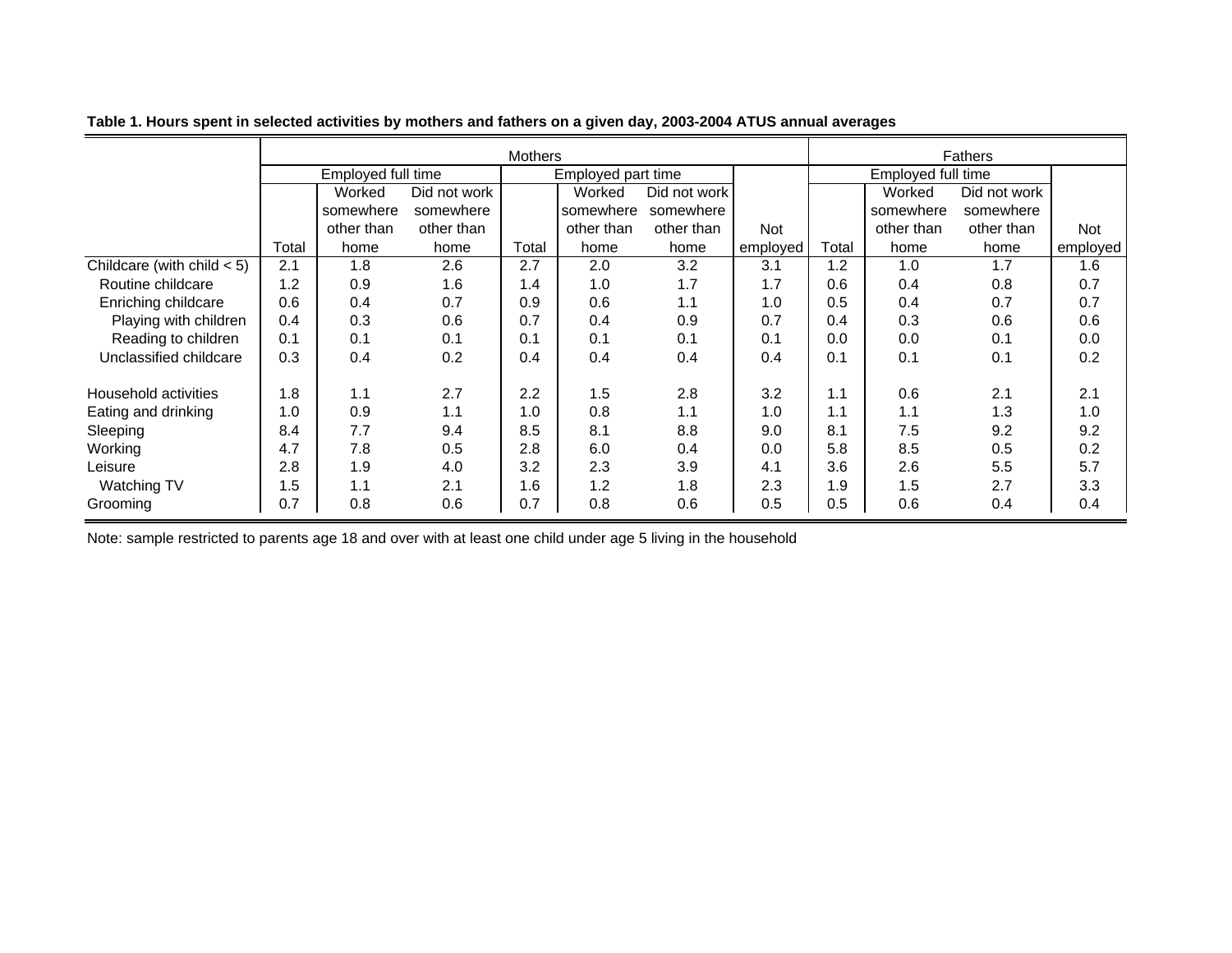Figure 2. Childcare (with child less than 5) Percent providing care by time of day

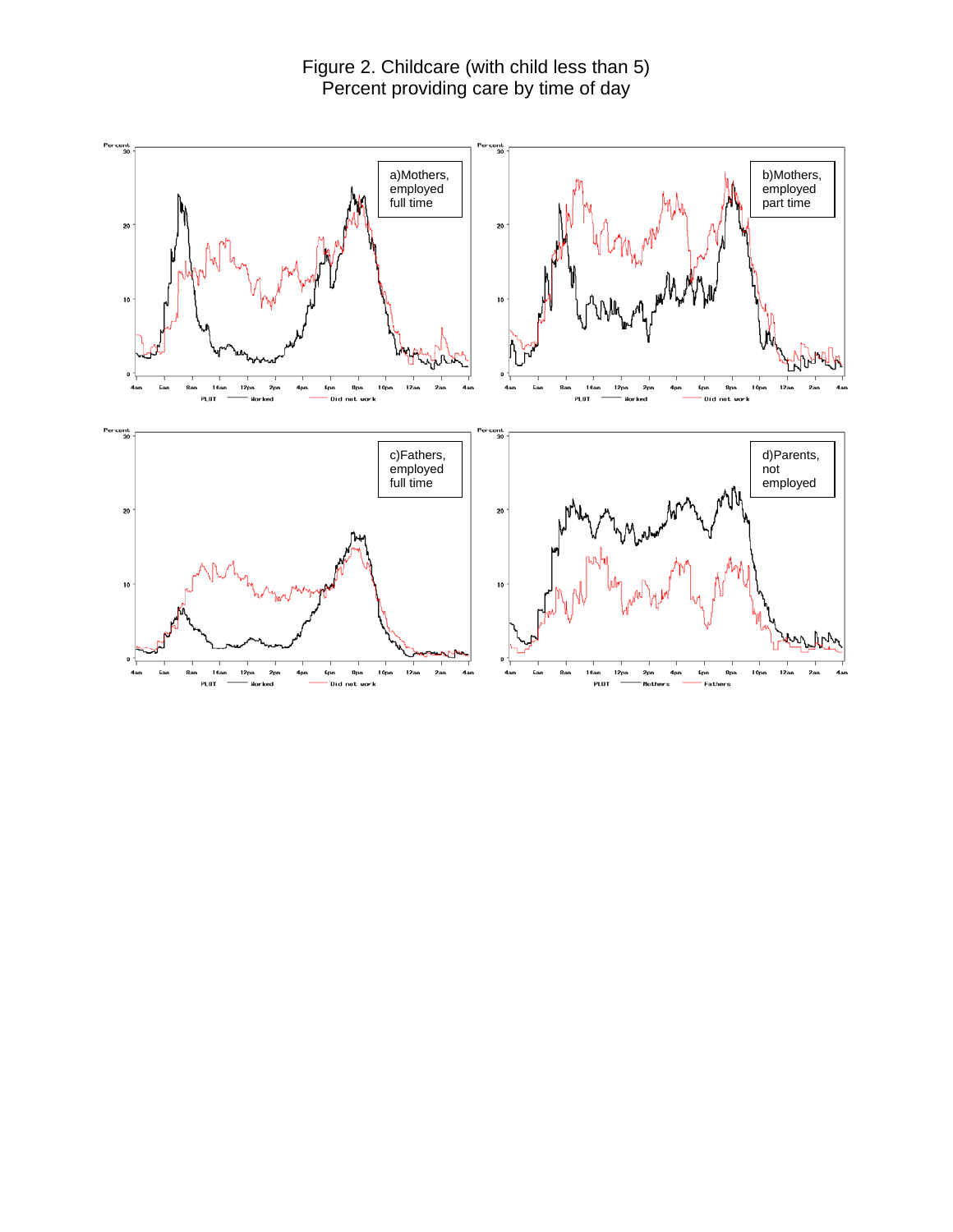Figure 3. Routine childcare (with child less than 5) Percent providing care by time of day

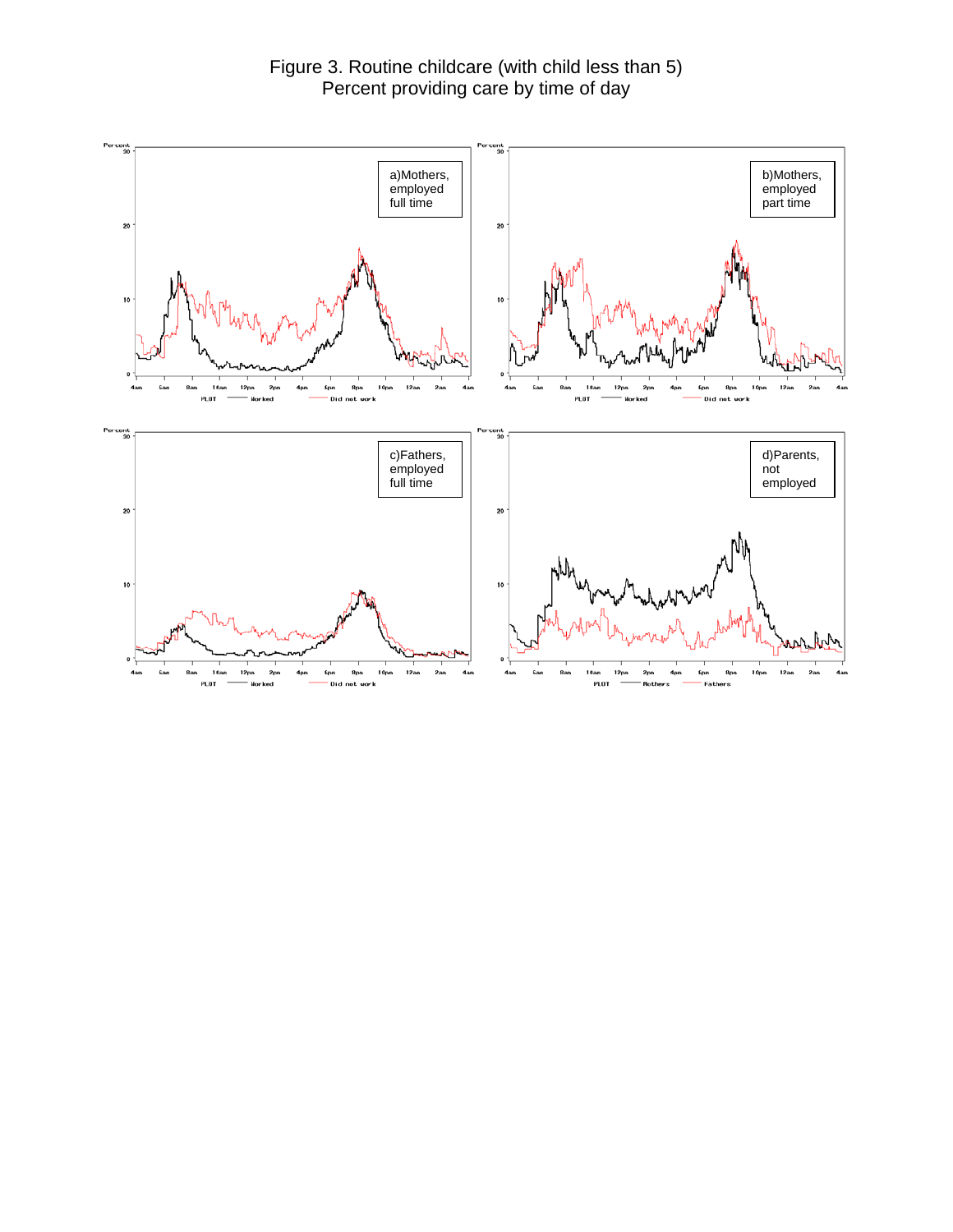Figure 4. Enriching childcare (with child less than 5) Percent providing care by time of day

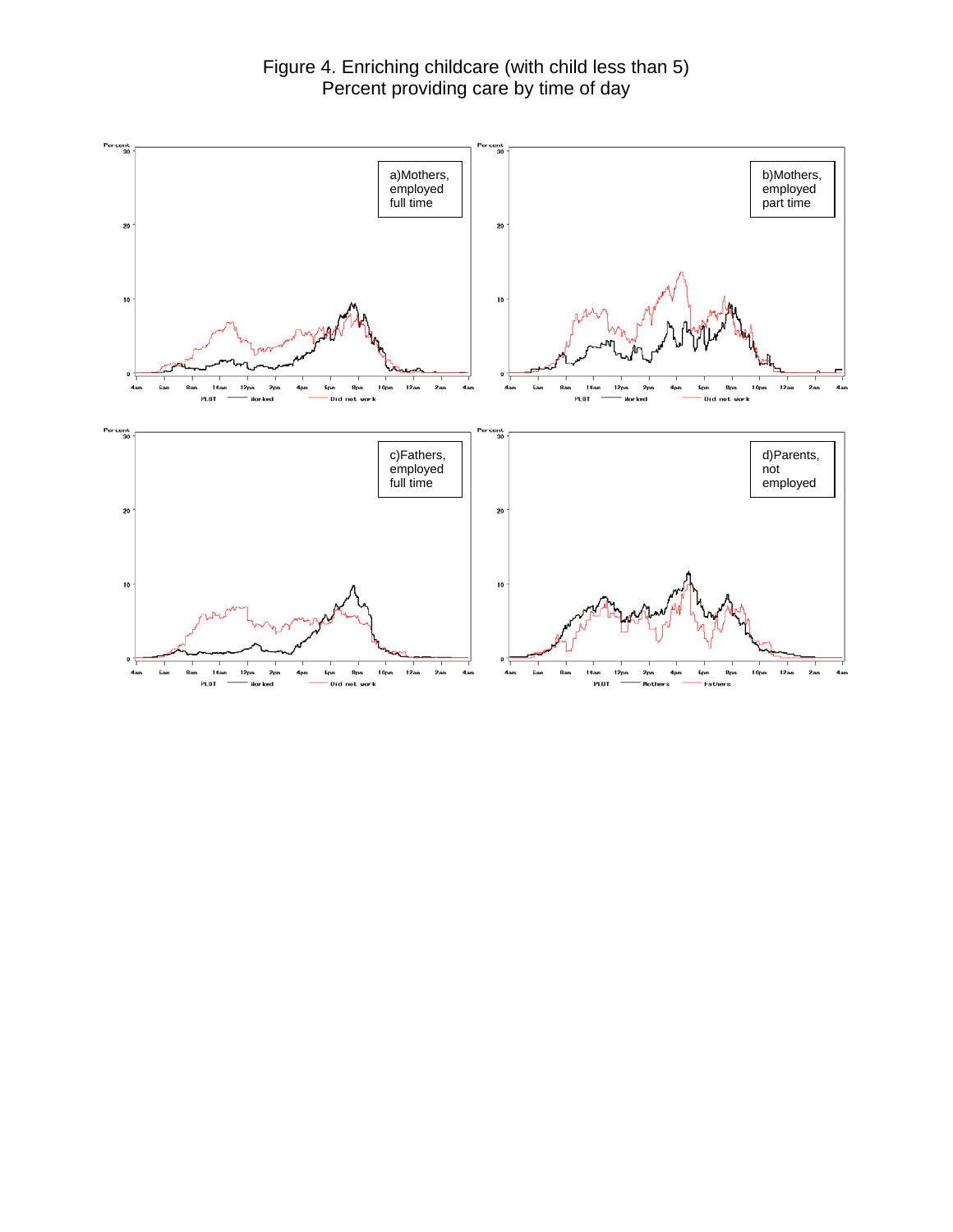## Figure 5. Enriching childcare (with a child under 5 present), 2003-2005 data Percent of total care done by time time of day

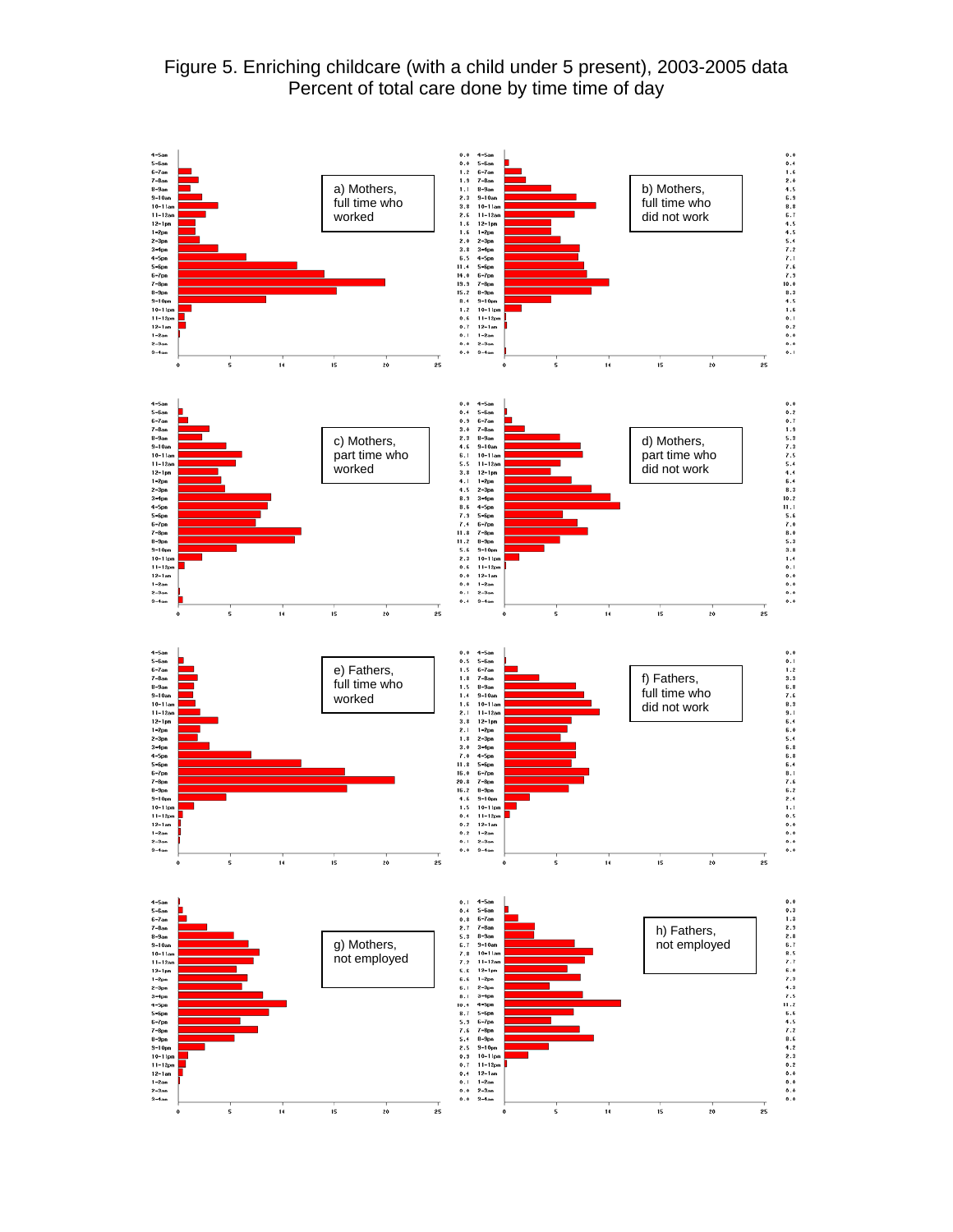Figure 6. Routine childcare Percent of total care done by time of day

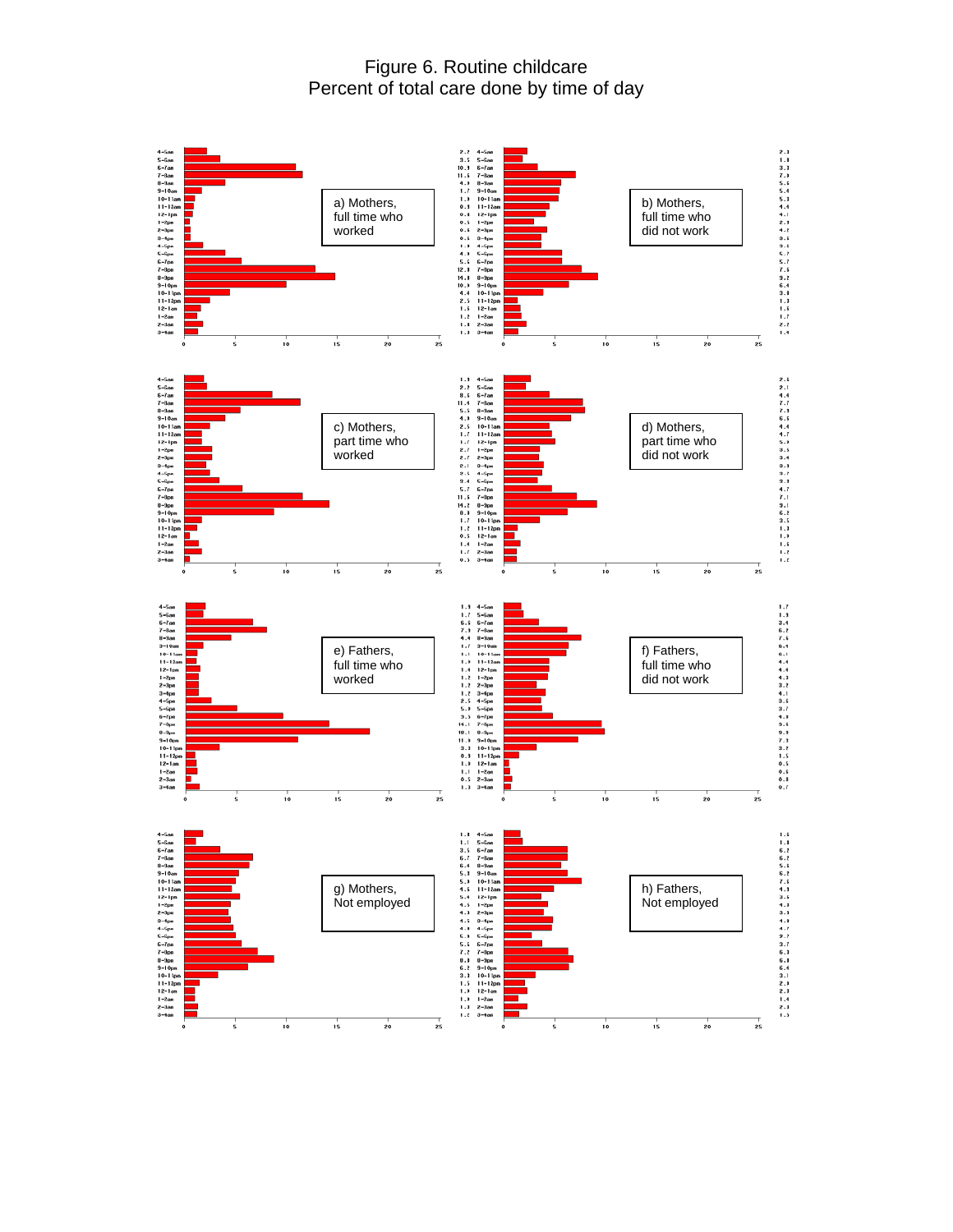**Figure 7: The Timing of Enriching Childcare Activities - Workdays and Nonwork Days (no controls)**





**(b) PT Mothers** 



**(c) FT Fathers**